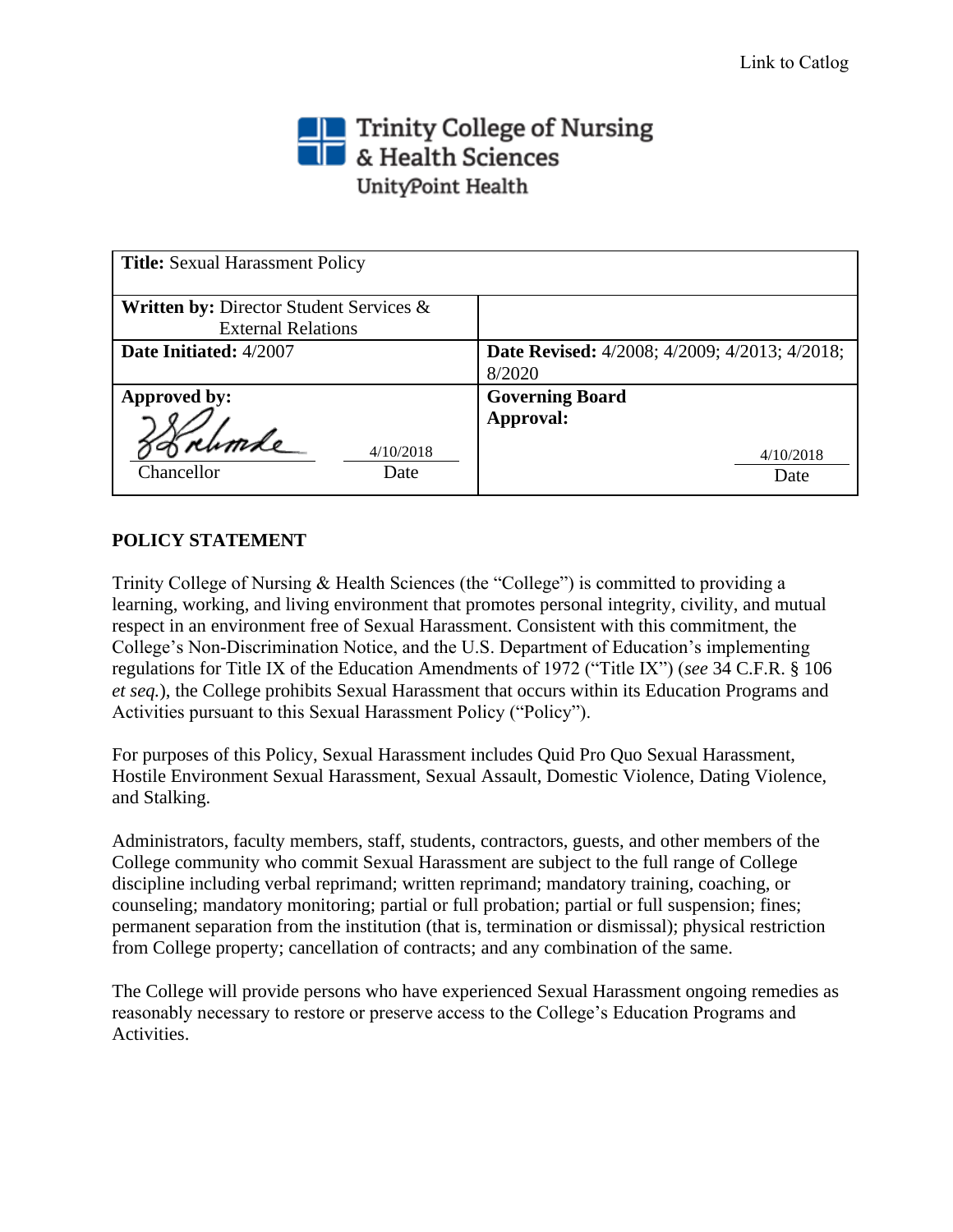#### **SCOPE**

This Policy applies to Sexual Harassment that occurs within the College's Education Programs and Activities and that is committed by an administrator, faculty member, staff, student, contractor, guest, or other member of the College community.

This Policy does not apply to Sexual Harassment that occurs off-campus, in a private setting, and outside the scope of the College's Education Programs and Activities. This Policy does not apply to Sexual Harassment that occurs outside the geographic boundaries of the United States, even if the Sexual Harassment occurs in the College's Education Programs and Activities, such as a study abroad program. Sexual Harassment that occurs either off-campus, in a private setting, and outside the geographic boundaries of the United States is governed by the Student Code of Conduct if committed by a student, the Faculty Handbook if committed by a faculty member, or other College policies and standards if committed by an employee, including but not limited to the Workplace and Sexual Harassment policy.

## **DEFINITIONS**

- A. "Sexual Harassment" is conduct on the basis of sex that constitutes Quid Pro Quo Sexual Harassment, Hostile Environment Sexual Harassment, Sexual Assault, Domestic Violence, Dating Violence, or Stalking.
- B. "Quid Pro Quo Sexual Harassment" is an employee of the College conditioning the provision of an aid, benefit, or service of the College on an individual's participation in unwelcome sexual conduct.
- C. "Hostile Environment Sexual Harassment" is unwelcome conduct determined by a reasonable person to be so severe, pervasive, and objectively offensive that it effectively denies a person access to the College's Education Programs and Activities.
- D. "Sexual Assault" includes the sex offenses of Rape, Sodomy, Sexual Assault with an Object, Fondling, Incest, and Statutory Rape.<sup>1</sup>
	- 1. "Rape" is the carnal knowledge of a person, without the consent of the victim, including instances where the victim is incapable of giving consent because of his/her age or because of his/her temporary or permanent mental or physical incapacity. There is "carnal knowledge" if there is the slightest penetration of the vagina or penis by the sexual organ of the other person. Attempted Rape is included.
	- 2. "Sodomy" is oral or anal sexual intercourse with another person, without the consent of the victim, including instances where the victim is incapable of giving consent because of his/her age or because of his/her temporary or permanent mental or physical incapacity.
	- 3. "Sexual Assault with an Object" is using an object or instrument to unlawfully penetrate, however slightly, the genital or anal opening of the body of another person, without the

<sup>●</sup>  $1$  The College's definition of "Sexual Assault" is mandated by federal regulations implementing Title IX of the Education Amendments of 1972. Those regulations require the College to adopt a definition of "Sexual Assault" that incorporates various forcible and non-forcible sex crimes as defined by the FBI's Uniform Crime Reporting System. See 34 C.F.R. § 106.30(a).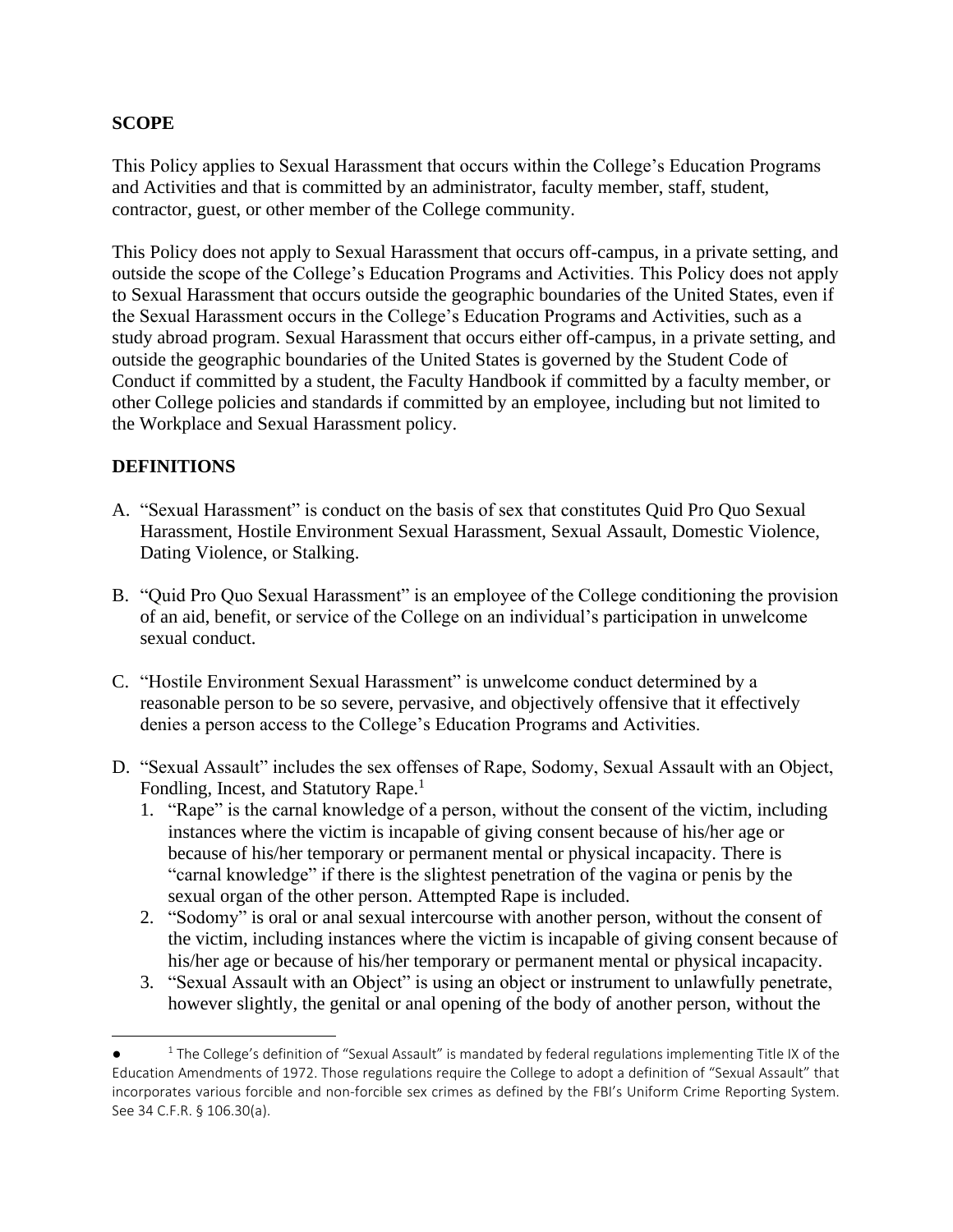consent of the victim, including instances where the victim is incapable of giving consent because of his/her age or because of his/her temporary or permanent mental or physical incapacity. An "object" or "instrument" is anything used by the offender other than the offender's genitalia.

- 4. "Fondling" is the touching of the private body parts of another person for the purpose of sexual gratification, without the consent of the victim, including instances where the victim is incapable of giving consent because of his/her age or because of his/her temporary or permanent mental or physical incapacity.
- 5. "Incest" is sexual intercourse between persons who are related to each other within the degrees wherein marriage is prohibited by Illinois law.
- 6. "Statutory Rape" is sexual intercourse with a person who is under the statutory age of consent as defined by Illinois law.
- E. "Domestic Violence" is felony or misdemeanor crimes of violence committed by a current or former spouse or intimate partner of the victim, by a person with whom the victim shares a child in common, by a person who is cohabitating with or has cohabitated with the victim as a spouse or intimate partner, by a person similarly situated to a spouse of the victim under the domestic or family violence laws of Illinois, or by any other person against an adult or youth victim who is protected from that person's acts under the domestic or family violence laws of Illinois.
- F. "Dating Violence" is violence committed by a person
	- 1. Who is or has been in a social relationship of a romantic or intimate nature with the victim; and
	- 2. Where the existence of such a relationship will be determined based on a consideration of the following factors:
		- The length of the relationship;
		- The type of relationship; and
		- The frequency of interaction between the persons involved in the relationship.
- G. "Stalking" is engaging in a course of conduct directed at a specific person that would cause a reasonable person to:
	- Fear for their safety or the safety of others; or
	- Suffer substantial emotional distress.
- H. "Consent" refers to words or actions that a reasonable person in the perspective of the Respondent would understand as agreement to engage in the sexual conduct at issue. A person who is Incapacitated is not capable of giving Consent.
- I. "Coercion" is direct or implied threat of force, violence, danger, hardship, or retribution sufficient to persuade a reasonable person of ordinary susceptibility to perform an act which otherwise would not have been performed or acquiesce in an act to which one would otherwise not have submitted. Coercion can include unreasonable and sustained pressure for sexual activity. Coercive behavior differs from seductive behavior based on the type of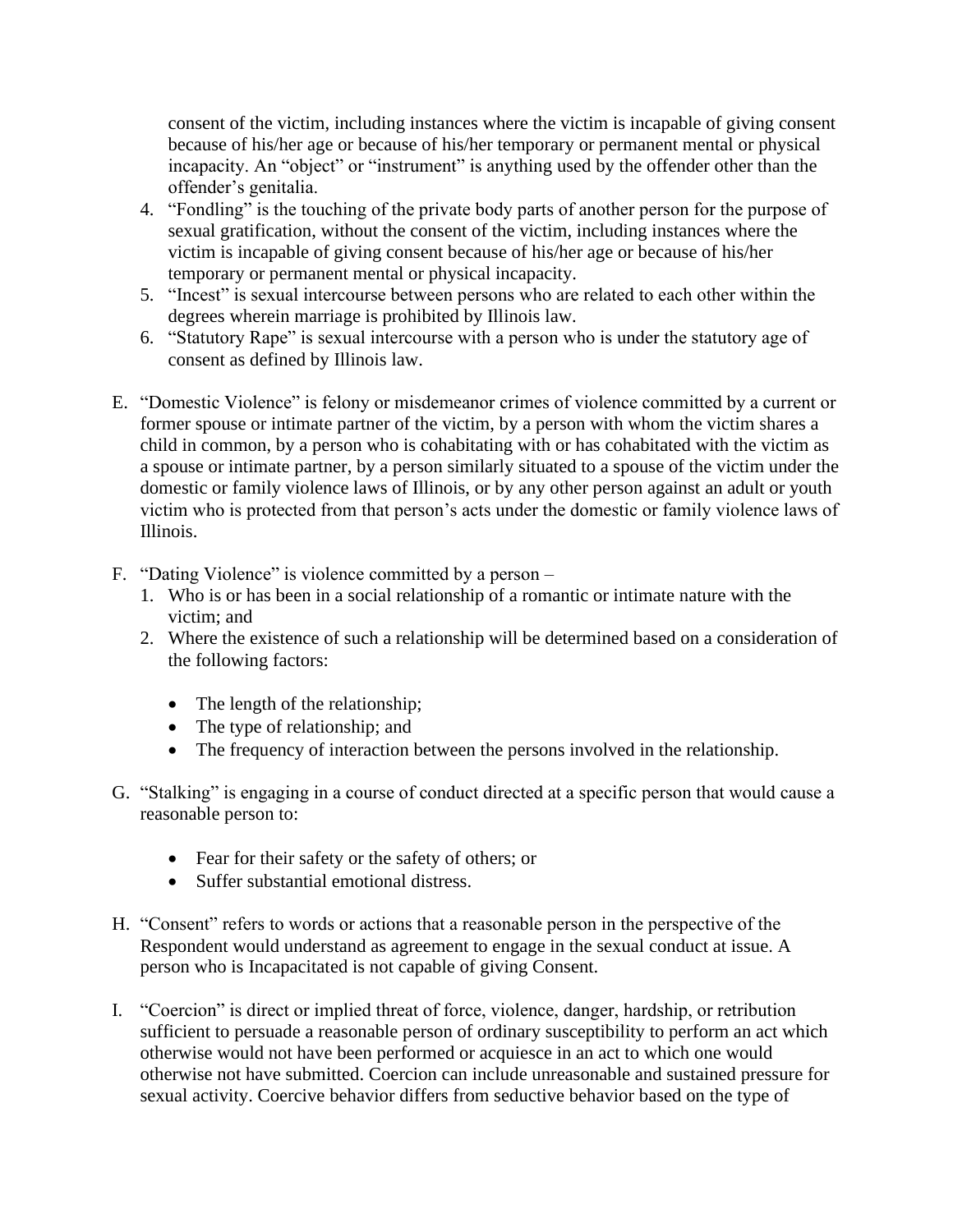pressure someone uses to get consent from another. A person's words or conduct cannot amount to Coercion for purposes of this Policy unless they wrongfully impair the other's freedom of will and ability to choose whether or not to engage in sexual activity.

- J. "Incapacitated" refers to the state where a person does not appreciate the nature or fact of sexual activity due to the effect of drugs or alcohol consumption, medical condition or disability, or due to a state of unconsciousness or sleep.
- K. "Retaliation" is intimidation, threats, coercion, or discrimination against any individual for the purpose of interfering with any right or privilege secured by Title IX and its implementing regulations or because an individual has made a report or complaint, testified, assisted, or participated or refused to participate in any manner in an investigation, proceeding, or hearing under this Policy.
- L. "Complainant" means an individual who is alleged to be the victim of conduct that could constitute Sexual Harassment.
- M. "Respondent" means an individual who has been reported to be the perpetrator of conduct that could constitute Sexual Harassment.
- N. "Formal Complaint" means a document filed by a Complainant or signed by the Title IX Coordinator alleging Sexual Harassment against a Respondent and requesting that the College investigate the allegation of Sexual Harassment in accordance with this Policy. At the time of filing a Formal Complaint, a Complainant must be participating in or attempting to participate in the College's Education Programs and Activities. A "document filed by a Complainant" means a document or electronic submission (such as an email) that contains the Complainant's physical or electronic signature or otherwise indicates that the Complainant is the person filing the Complaint.
- O. "Supportive Measures" are non-disciplinary, non-punitive individualized services offered, as appropriate, and reasonably available, and without fee or charge, that are designed to restore or preserve equal access to the College's Education Programs and Activities without unreasonably burdening another party, including measures designed to protect the safety of all parties implicated by a report or the College's education environment, or to deter Sexual Harassment. Supportive measures may include: counseling, extensions of academic or other deadlines, course-related adjustments, modifications to work or class schedules, campus escort services, changes in work or housing locations, leaves of absence, increased security and monitoring of certain areas of campus, other changes to academic, living, dining, transportation, and working situations, honoring an order of protection or no contact order entered by a State civil or criminal court, and other similar measures. Supportive Measures may also include mutual restrictions on contact between the parties implicated by a report.
- P. "Education Programs and Activities" refers to all the operations of the College, including, but not limited to, in-person and online educational instruction, employment, research activities, extracurricular activities, athletics, residence life, dining services, performances, and community engagement and outreach programs. The term applies to all activity that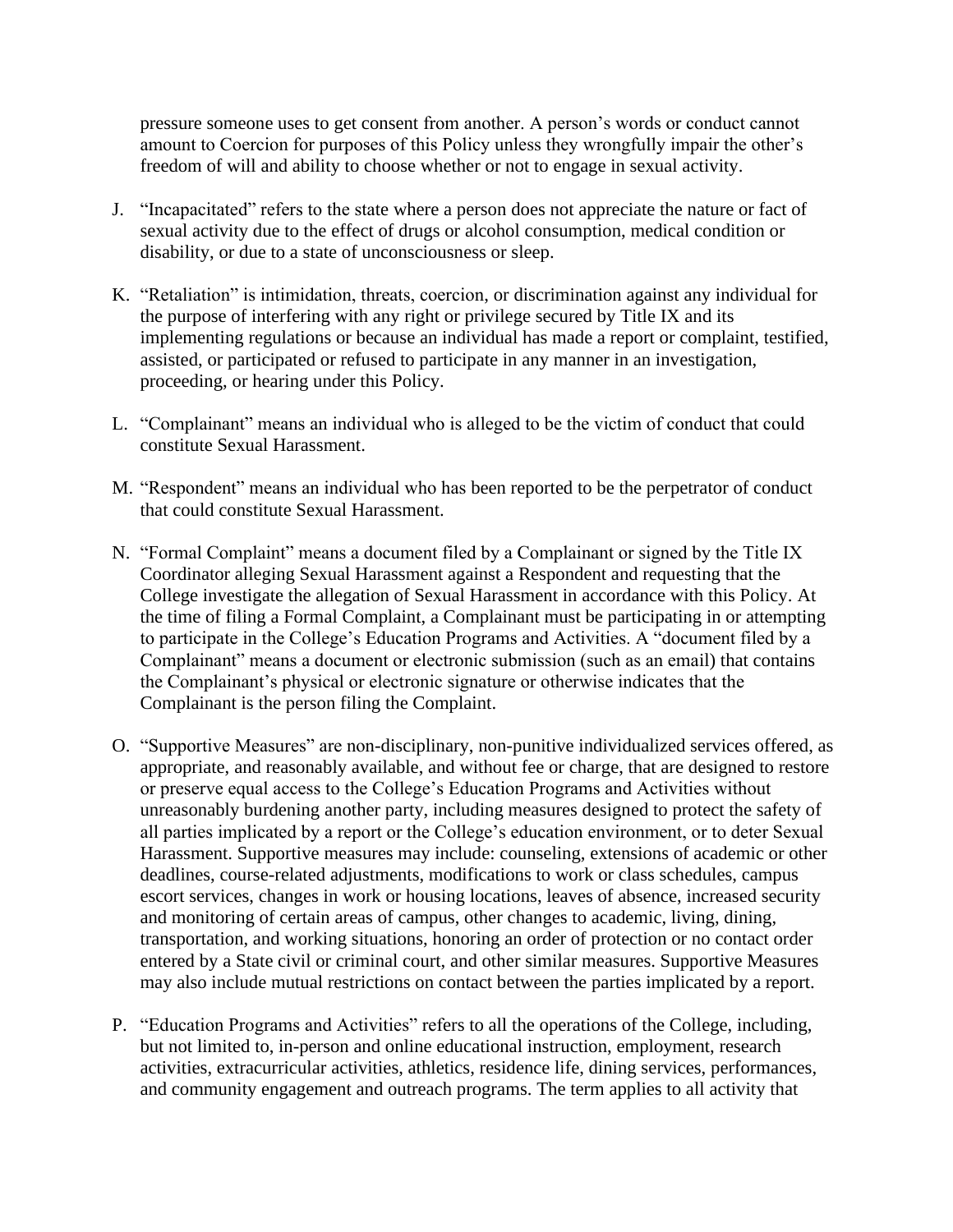occurs on campus or on other property owned or occupied by the College. It also includes off-campus locations, events, or circumstances over which the College exercises substantial control over the Respondent and the context in which the Sexual Harassment occurs, including Sexual Harassment occurring in any building owned or controlled by a student organization that is officially recognized by the College.

#### **UNDERSTANDING HOSTILE ENVIRONMENT SEXUAL HARASSMENT**

In determining whether a hostile environment exists, the College will consider the totality of circumstances, including factors such as the actual impact the conduct has had on the Complainant; the nature and severity of the conduct at issue; the frequency and duration of the conduct; the relationship between the parties (including accounting for whether one individual has power or authority over the other); the respective ages of the parties; the context in which the conduct occurred; and the number of persons affected. The College will evaluate the totality of circumstances from the perspective of a reasonable person in the Complainant's position. A person's adverse subjective reaction to conduct is not sufficient, in and of itself, to establish the existence of a hostile environment.

The College encourages members of the College community to report any and all instances of Sexual Harassment, even if they are unsure whether the conduct rises to the level of a Policy violation.

Some specific examples of conduct that may constitute Sexual Harassment if unwelcome include, but are not limited to:

- Unreasonable pressure for a dating, romantic, or intimate relationship or sexual contact
- Unwelcome kissing, hugging, or massaging.
- Sexual innuendos, jokes, or humor
- Displaying sexual graffiti, pictures, videos, or posters
- Using sexually explicit profanity
- Asking about, or telling about, sexual fantasies, sexual preferences, or sexual activities
- E-mail, internet, or other electronic use that violates this Policy.
- Leering or staring at someone in a sexual way, such as staring at a person's breasts or groin
- Sending sexually explicit emails, text messages, or social media posts
- Commenting on a person's dress in a sexual manner
- Giving unwelcome personal gifts such as lingerie that suggest the desire for a romantic relationship
- Insulting, demeaning, or degrading another person based on gender or gender stereotypes.

## **UNDERSTANDING CONSENT AND INCAPACITATION**

#### **A. Consent**

Lack of consent is a critical factor in determining whether Sexual Harassment has occurred. As defined above, consent is an informed, freely given, and mutually understood agreement to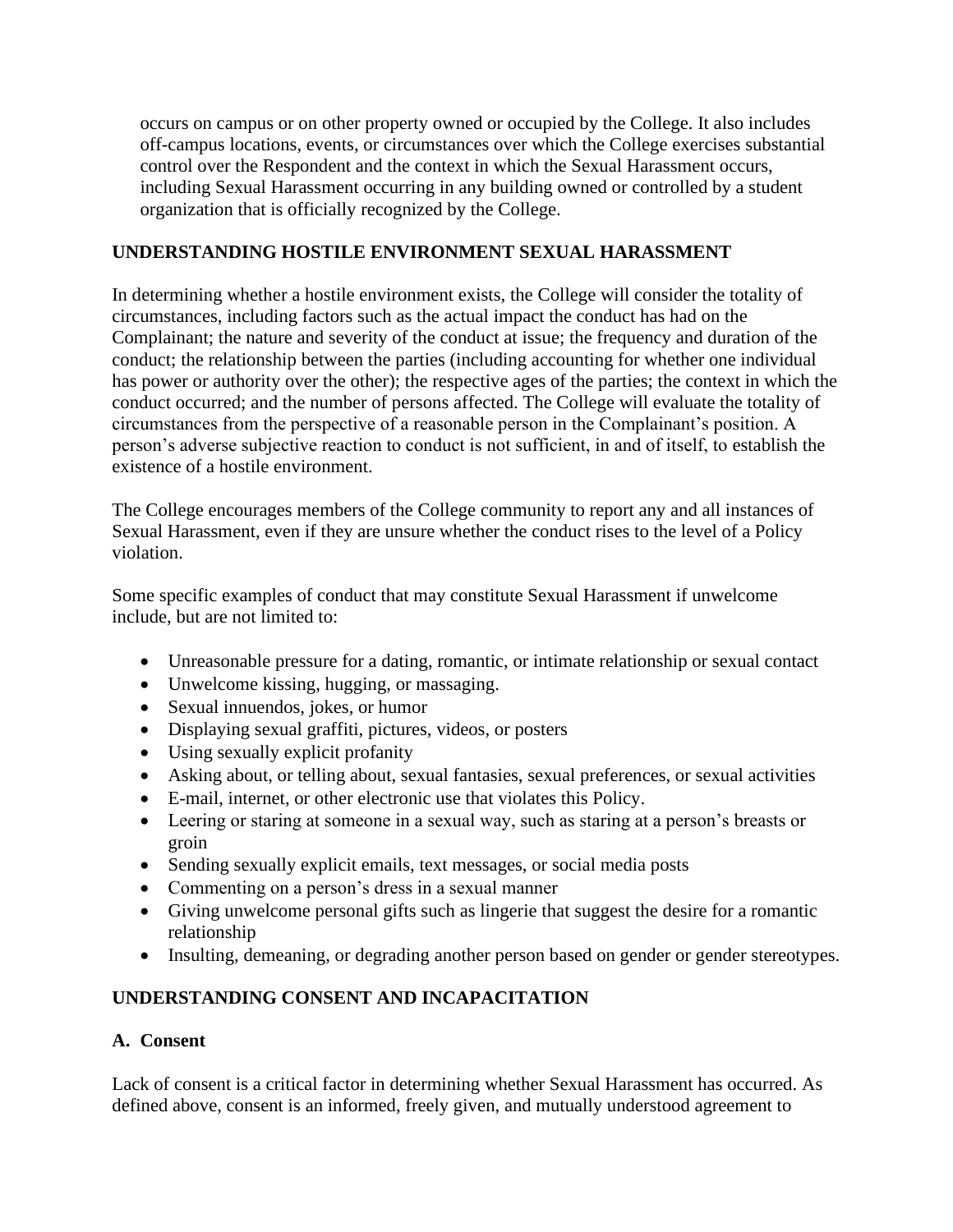participate in specific sexual acts with another person that is not achieved through unreasonable manipulation or coercion—or any kind of physical force or weapon—and requires having cognitive ability to agree to participate. Consent requires an outward demonstration, through mutually understandable words, conduct or action, indicating that an individual has freely chosen to engage in the specific sexual acts. A verbal "no" constitutes lack of consent, even if it sounds insincere or indecisive.

- Silence or lack of physical or verbal resistance does not imply consent.
- If coercion, intimidation, threats, and/or physical force are used, there is no consent.
- Consent cannot be inferred from a person's manner of dress.
- Consent to one form of sexual activity does not imply consent to other forms of sexual activity.
- Consent to engage in sexual activity with one person does not imply consent to engage in sexual activity with another.
- Consent to past sexual activity does not constitute consent to future sexual activity.
- Consent can be withdrawn at any time. A person who initially consents to sexual activity is deemed not to have consented to any sexual activity that occurs after he or she withdraws consent. When consent is withdrawn, sexual activity must immediately stop.
- Being in a romantic relationship with someone does not imply consent to sexual activity. Even in the context of an ongoing relationship, consent must be sought and freely given for each specific sexual act.
- Effective consent may not exist when there is a disparity in power between the parties (e.g., faculty/student, supervisor/employee).
- A person cannot consent to sexual activity if that person is unable to understand the nature of the activity or give knowing consent due to circumstances, including without limitation the following:
	- $\circ$  The individual is incapacitated due to drug or alcohol consumption, either voluntarily or involuntarily;
	- o The individual is unconscious, asleep, or otherwise unaware that sexual activity is occurring;
	- o The individual is below the minimum age of consent in the applicable jurisdiction (17 years in Illinois); or
	- o The individual has a mental disability that impairs his or her ability to provide consent.

## **B. Incapacitation**

Incapacitation is a state where an individual cannot make an informed and rational decision to consent to engage in sexual contact because the individual lacks conscious knowledge of the nature of the act (e.g., to understand the "who, what, where, when, why or how" of the sexual interaction) and/or is physically or mentally helpless. An individual is also considered incapacitated, and therefore unable to give consent, when asleep, unconscious, or otherwise unaware that sexual contact is occurring.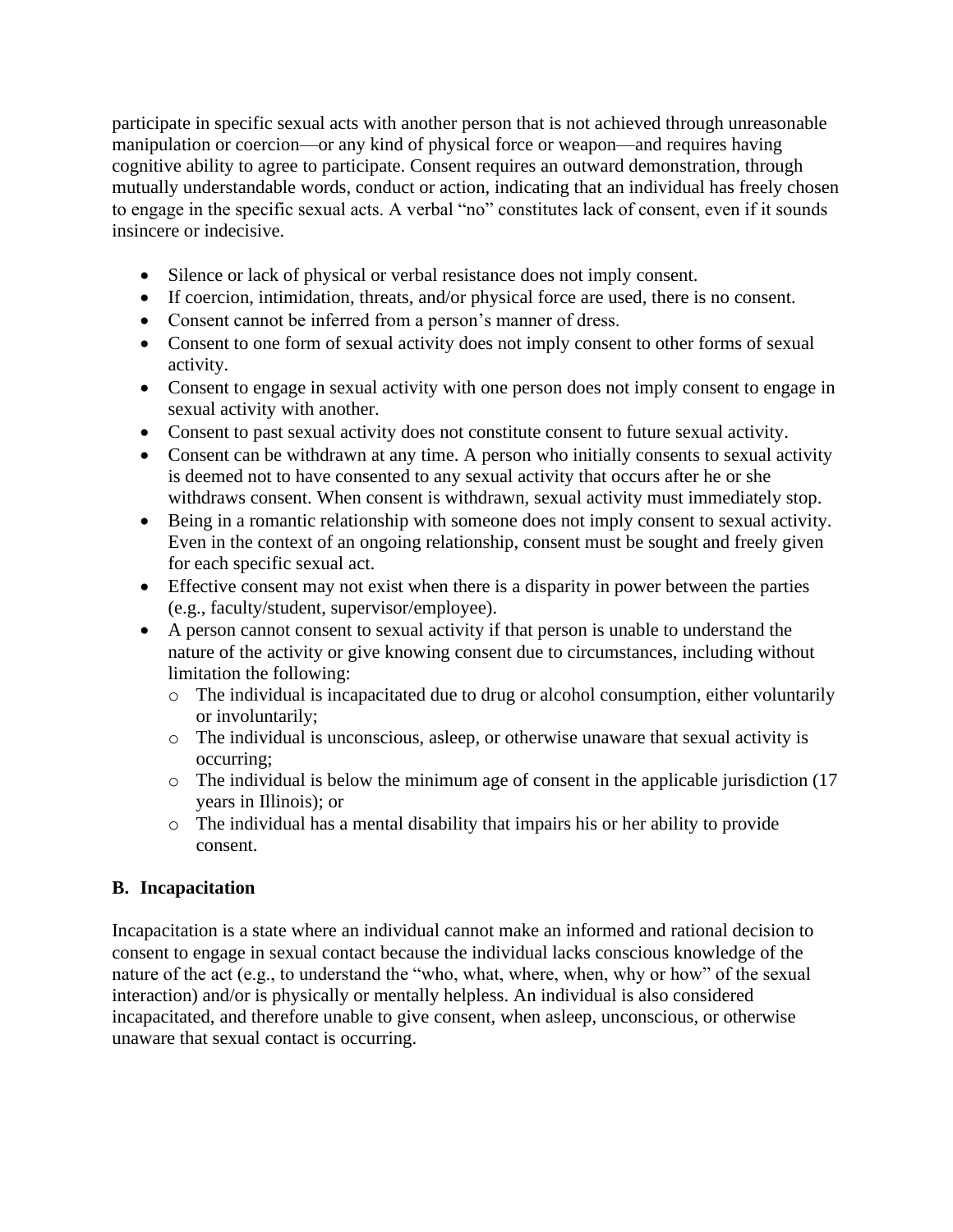Incapacitation can only be found when the Respondent knew or should have known that the Complainant was incapacitated when viewed from the position of a sober, reasonable person. One's own intoxication is not an excuse for failure to recognize another person's incapacitation.

Incapacitation may result from the use of alcohol and/or other drugs; however, consumption of alcohol of other drugs, inebriation, or intoxication alone are insufficient to establish incapacitation. Incapacitation is beyond mere drunkenness or intoxication. The impact of alcohol or drugs varies from person to person, and evaluating incapacitation requires an assessment of how consumption of alcohol and/or drugs impacts an individual's:

- Decision-making ability
- Awareness of consequences
- Ability to make informed judgments
- Capacity to appreciate the nature of circumstances of the act.

No single factor is determinative of incapacitation. Some common signs that someone may be incapacitated include slurred speech, confusion, shaky balance, stumbling or falling down, vomiting, and unconsciousness.

## **REPORTING SEXUAL HARASSMENT**

#### **A. Reporting to the College**

Any person may report Sexual Harassment to the Title IX Coordinator. Reports may be made by complainants, third parties, witnesses, or bystanders, and may be made in person, by regular mail, telephone, electronic mail, or by any other means that results in the Title IX Coordinator receiving the person's verbal or written report. In-person reports must be made during normal business hours, but reports can be made by regular mail, telephone, or electronic mail at any time, including outside normal business hours.

#### **Title IX Coordinator**

Bobbi Biringer Student Services-Office 106  $2122\,25^{th}$  Ave Rock Island, IL 61201 (309) 779-7720 [Bobbi.biringer@trinitycollegeqc.edu.edu](mailto:Bobbi.biringer@trinitycollegeqc.edu.edu)

In addition to reporting to the Title IX Coordinator, any person may report Sexual Harassment to the following Departments or employees:

#### **Deputy Title IX Coordinator**

Rosemary Brower Student Services-Office 106  $2122\,25^{th}$  Ave Rock Island, IL 61201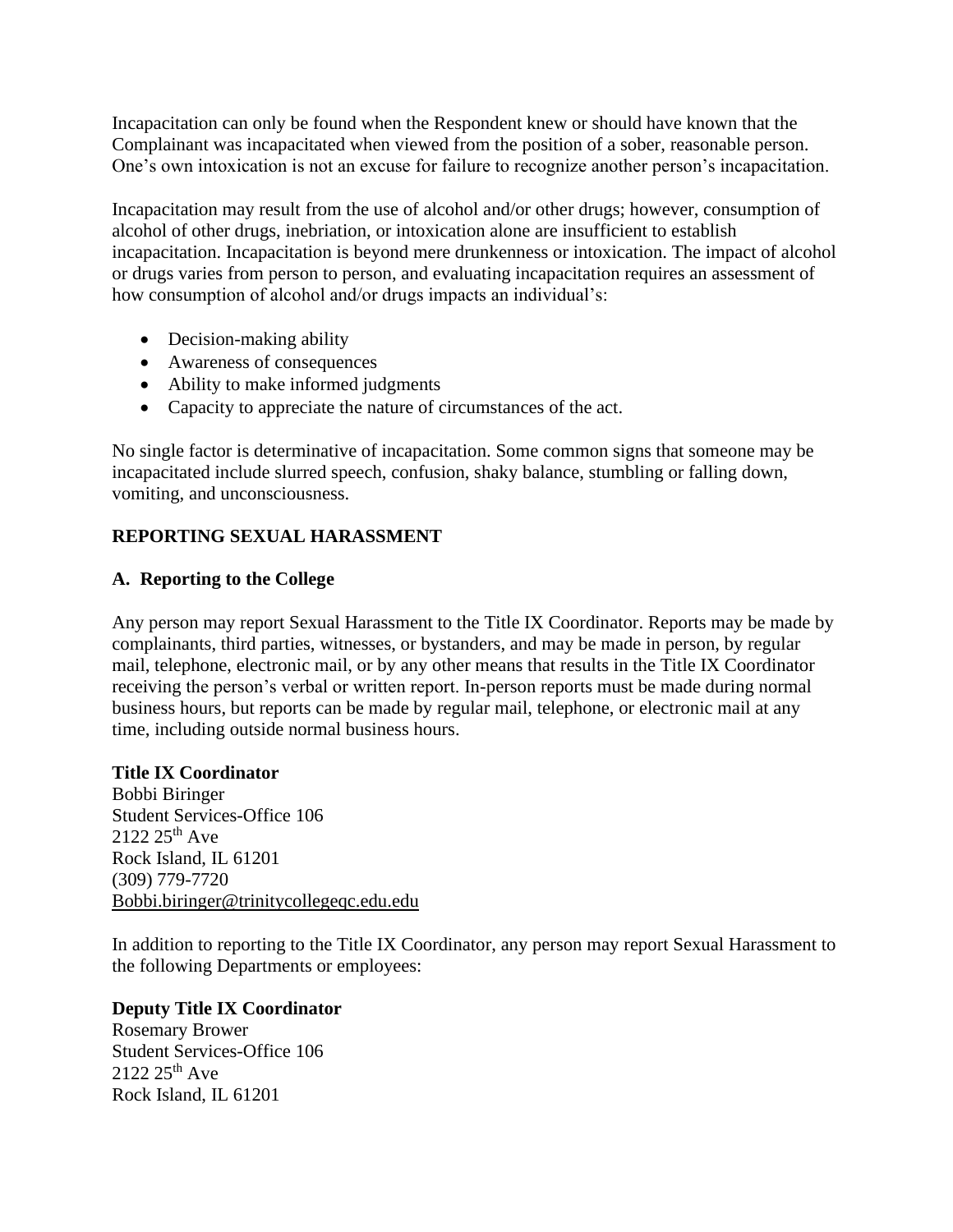(309) 779-7762 [Rosemary.Brower@trinitycollegeqc.edu.edu](mailto:Rosemary.Brower@trinitycollegeqc.edu.edu)

## **UnityPoint Health-Trinity Campus Security**

309-779-6000

#### **Reporting Officials**

College employees who have the authority to take corrective action (Chancellor, Deans, Directors, and faculty members) have a duty to report Sexual Harassment to the Title IX Coordinator when they receive a report of such conduct, witness such conduct, or otherwise obtain information about such conduct. This includes employees who may have a professional license requiring confidentiality if they are not employed by the College in that professional role. An employee with the authority to take corrective action who does not report Sexual Harassment as required by this Policy may be disciplined accordingly, up to and including termination.

## **To File A Report Electronically and/or Anonymously**

Individuals, including third parties and bystanders, can submit a report of Sexual Harassment electronically by completing the form found at:

#### **[https://www.trinitycollegeqc.edu/filesimages/Current%20Student%20Forms/Fillable\\_Incid](https://www.trinitycollegeqc.edu/filesimages/Current%20Student%20Forms/Fillable_IncidentReportForm.pdf) [entReportForm.pdf](https://www.trinitycollegeqc.edu/filesimages/Current%20Student%20Forms/Fillable_IncidentReportForm.pdf)**

Electronic reports made through the College's webpage can be submitted anonymously.

Upon filing an electronic report, the electronic reporter (if not anonymous) will receive an electronic response within 12 hours. These reports will be sent to the Title IX Coordinator who will make every effort to respond or take other corrective action, but the College's ability to respond or take corrective action following an anonymous report may be limited. This reporting mechanism is not a substitute for the obligation of all College employees, except for the confidential resources identified, to make a report as described above.

#### **Information Regarding the Rights and Options of the Parties**

Once a report of Sexual Assault, Domestic Violence, Dating Violence, or Stalking is made, the victim has several options such as, but not limited to:

- obtaining Supportive Measures
- contacting parents or a relative
- seeking legal advice
- seeking personal counseling (always recommended)
- pursuing legal action against the perpetrator
- filing a Formal Complaint
- requesting that no further action be taken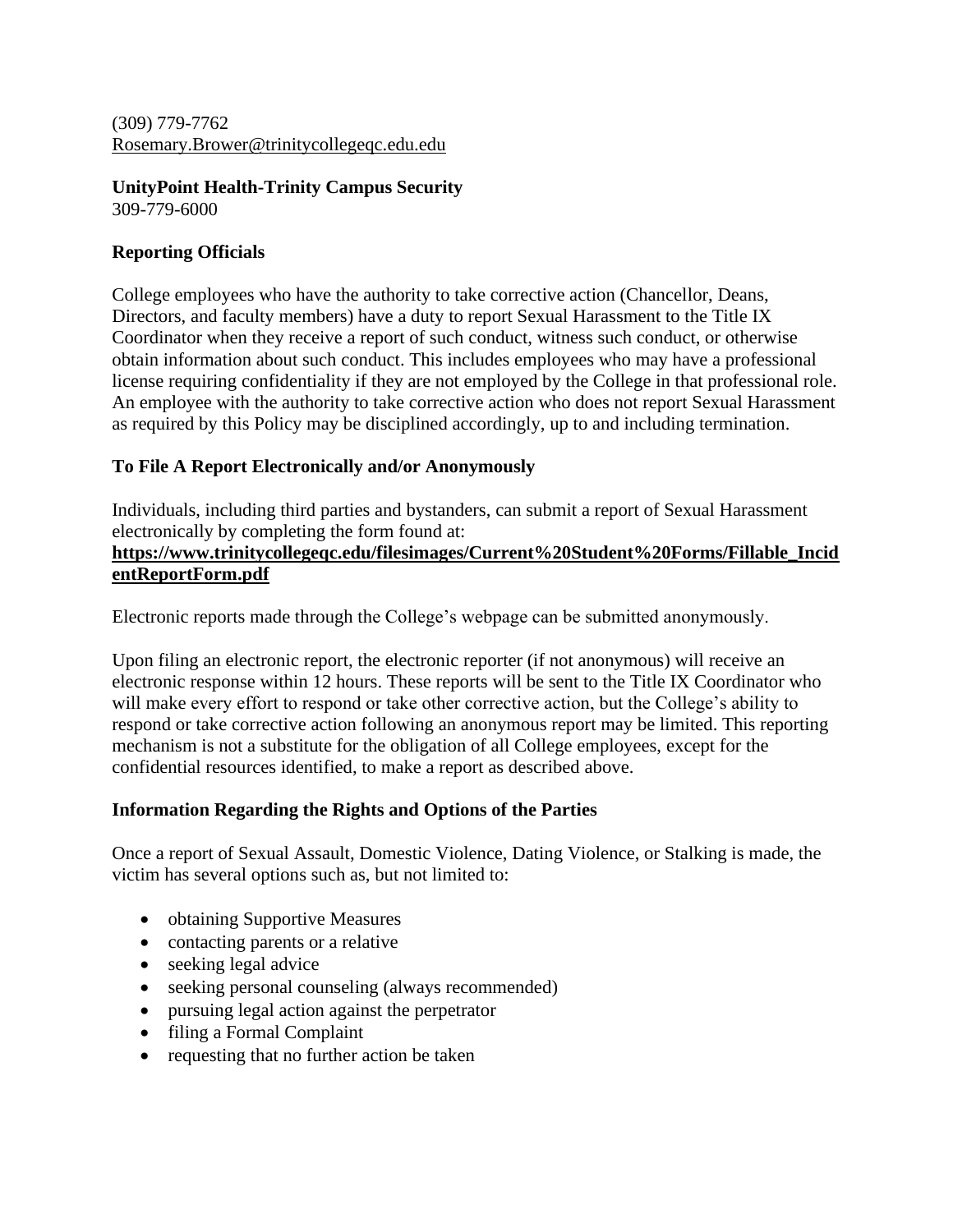Upon receiving a report of an incident of Sexual Harassment prohibited under this Policy, the College will provide the Complainant with a written document (separate from this Policy) listing, in plain, concise language, the Complainant's available rights, options and resources, as well as a description of the College's procedures for investigating and resolving the report. The College will also provide the Respondent with a written document (separate from this Policy) listing, in plain and concise language, the Respondent's available rights, options and resources, as well as a description of the College's procedures for investigating and resolving the report.

#### **SPECIAL ADVICE FOR INDIVIDUALS REPORTING SEXUAL ASSAULT, DOMESTIC VIOLENCE, DATING VIOLENCE, OR STALKING**

## **A. Reporting to Law Enforcement**

Individuals who feel they have experienced Sexual Assault, Domestic Violence, Dating Violence, or Stalking have the option to pursue a criminal complaint with the appropriate law enforcement agency, to pursue a complaint with the College through its Complaint Resolution Procedures or to pursue both processes consecutively or concurrently. A victim of Sexual Assault, Domestic Violence, Dating Violence, or Stalking also has the right not to pursue any complaint to either the College or to a law enforcement agency.

For more information regarding the option to pursue a criminal complaint, contact:

#### **Rock Island Police Department**

 $1212\,5^{th}$  Avenue Rock Island, IL 61201 309-732-2677

The Title IX Coordinator and the Campus Security Department are available to assist students with making contact with appropriate law enforcement authorities. (For more information on the extent of a particular law enforcement agency's reporting obligations to other entities or its ability to protect an individual's privacy or have confidential communications during the criminal complaint process, contact the appropriate law enforcement agency.)

In addition to having the option of pursuing a criminal complaint, individuals also have the right to request that law enforcement issue emergency protective restraining orders or to pursue such orders through the court process. The College can assist parties who wish to do so. Individuals who receive emergency or permanent protective or restraining orders through a criminal or civil process should notify the Title IX Coordinator so that the College can work with the individual and the subject of the restraining order to manage compliance with the order on campus. For more information about such orders see:

#### **Rock Island County Courthouse**

General Division of the Circuit Clerk's Office (3<sup>rd</sup> floor)  $210$   $15<sup>th</sup>$  Street Rock Island, IL 61201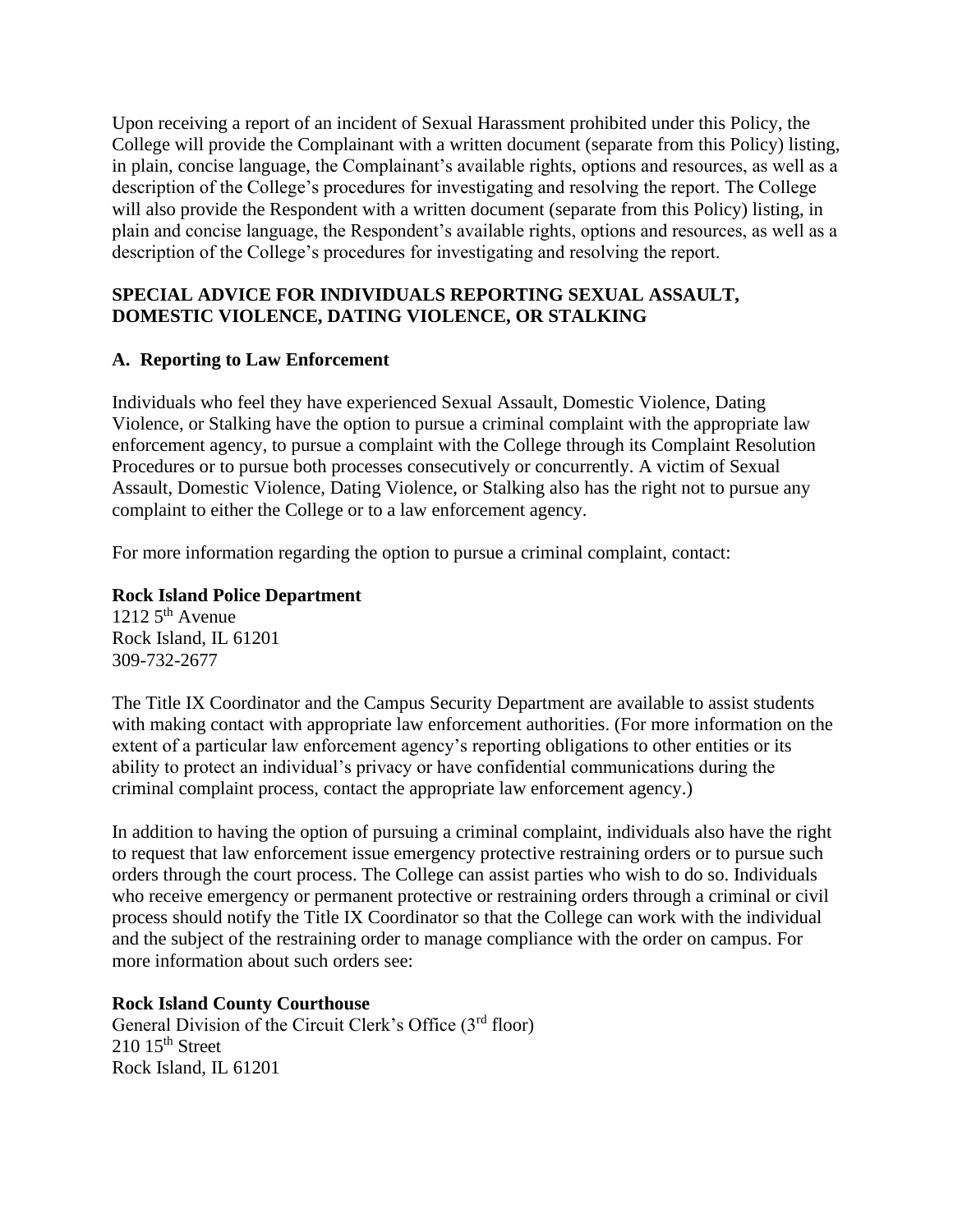#### More information is available online: <http://www.rockislandcounty.org/OrdersOfProtection/FAQs/>

The Title IX Coordinator and the Campus Security Department will assist individuals with transportation to a hospital if they so request, with making contact with appropriate law enforcement authorities upon request, and with accessing all appropriate resources and support, including on- and off-campus confidential victim services and Sexual Assault crisis support.

Whether or not criminal charges are filed, the College will initiate an investigation as provided in this Policy where appropriate. The "Requesting Confidentiality to a Non-Confidential Source" Section below includes additional information regarding requests for confidentiality or requests that no investigation be conducted. Any pending criminal investigation or criminal proceeding may have some impact on the timing of the College's investigation, but the College will commence or resume its own investigation as soon as is practicable under the circumstances. The College reserves the right to commence and/or complete its own investigation prior to the completion of any criminal investigation or criminal proceeding. The College also may, in some circumstances, be required by law enforcement to defer the fact-finding portion of its investigation for a limited time while law enforcement gathers evidence. In such cases, the Title IX Coordinator shall inform the parties of the need to defer the College's fact-finding, provide regular updates on the status of the investigation and notify the parties when the College's factfinding resumes. During this time period, the College will take any additional measures necessary to protect and support the parties and the College community. The College's authority to sanction members of the College community applies only to the violation of College rules, policies and procedures.

Because the standards for finding a violation of criminal law are different from the standards for finding a violation of Sexual Assault, Dating Violence, Domestic Violence, or Stalking under this Policy, criminal investigations or reports are not determinative of whether Sexual Assault, Dating Violence, Domestic Violence, or Stalking, for purposes of this Policy, has occurred. In other words, conduct may constitute Sexual Assault, Dating Violence, Domestic Violence, or Stalking under this Policy even if law enforcement agencies lack sufficient evidence of a crime and therefore decline to investigate or prosecute.

#### **B. Medical Assistance and Preserving Evidence**

If you believe you are the victim of Sexual Assault, Domestic Violence, or Dating Violence, get to safety and do everything possible to preserve evidence by making certain that the crime scene is not disturbed. Preservation of evidence may be necessary for proof of the crime or in obtaining a protection order. The College also encourages all individuals who feel they have been victims of Sexual Assault, Domestic Violence, Dating Violence, or Stalking to seek immediate assistance from a medical provider for emergency services, including treatment of any injury.

Seeking medical attention and preserving evidence helps preserve the full range of options for an individual, including the options of working through the College's Complaint Resolution Procedures and/or legal options including obtaining a protective order from a court, pursuing a civil action, and/or participating in a law enforcement investigation and criminal prosecution.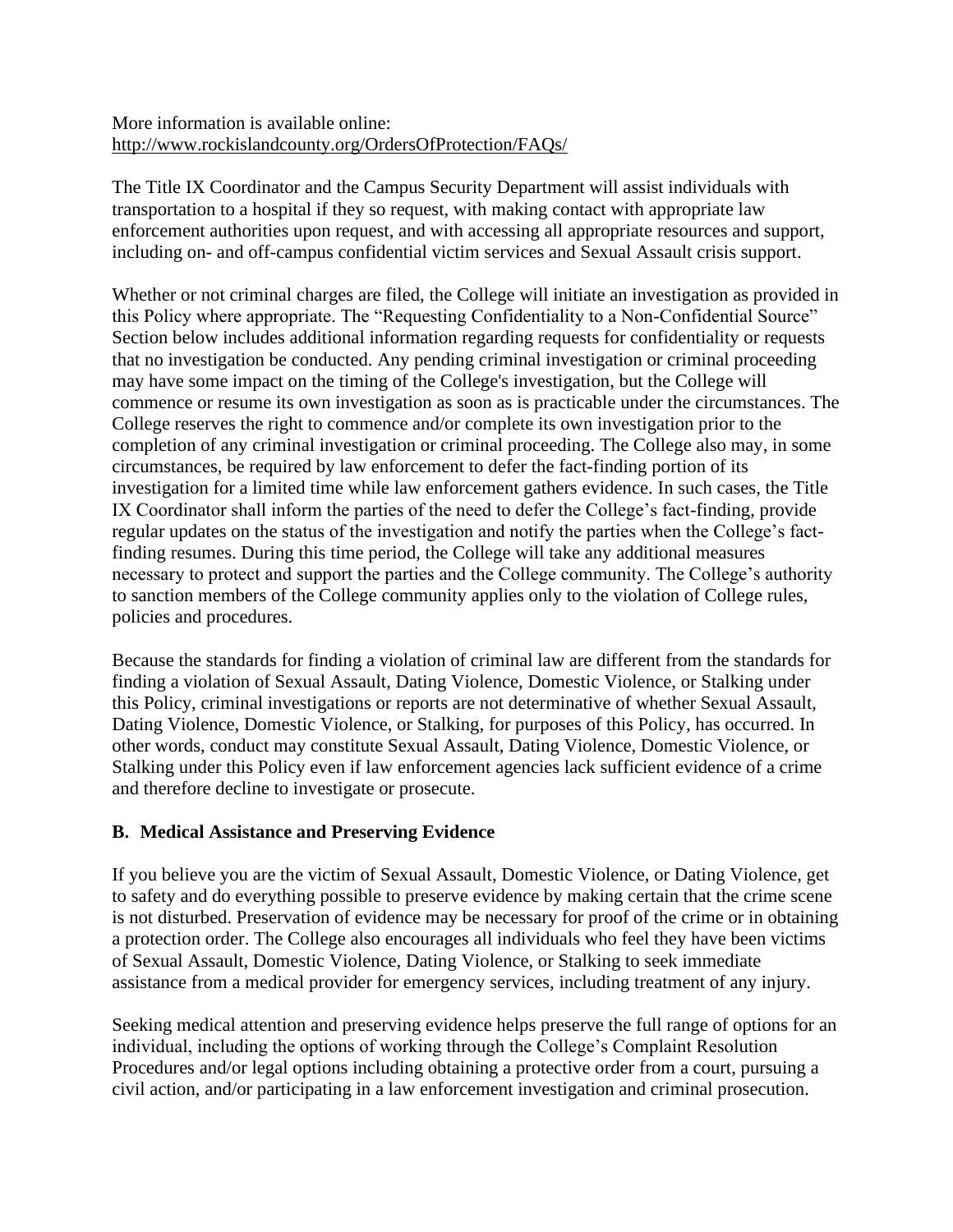Even if an individual has not been physically hurt, a timely medical examination is recommended so that forensic evidence can be collected and preserved. An individual may choose to allow the collection of evidence by medical personnel even if they choose not to make a report to the police.

Local medical assistance can be obtained at:

#### **UnityPoint Health-Trinity Rock Island Campus**

 $2701$   $17<sup>th</sup>$  Street Rock Island, IL 61201 309-779-5000

#### **Genesis Medical Center, Silvis**

801 Illini Drive Silvis, IL 61282 309-792-9363

The College recommends the following for individuals who believe they are victims of Sexual Assault, Dating Violence, Domestic Violence or Stalking:

- Get to a safe place as soon as possible.
- Try to preserve all physical evidence of the crime avoid showering, bathing, using the toilet, rinsing one's mouth, smoking, or changing clothes. If it is necessary, put all clothing that was worn at the time of the incident in a paper bag, not a plastic one.
- Do not launder or discard bedding or otherwise clean the area where the assault occurredpreserve for law enforcement.
- Preserve all forms of electronic communication that occurred before, during, or after the assault.
- Contact law enforcement by calling 911.
- Seek medical attention as soon as possible all medical injuries are not immediately apparent. This will is also necessary to help collect evidence that may be needed in case the individual decides to press charges. Local hospitals have evidence collection kits necessary for criminal prosecution should the victim wish to pursue charges. Take a full change of clothing, including shoes, for use after a medical examination.
- Contact a trusted person, such as a friend or family member for support.
- Talk with a professional licensed counselor, College chaplain, or health care provider who can help explain options, give information, and provide emotional support.
- Make a report to the Title IX Coordinator.
- Explore this Policy and avenues for resolution under this Policy.

It is also important to take steps to preserve evidence in cases of Stalking, to the extent such evidence exists. Such evidence is more likely to be in the form of letters, emails, text messages, electronic images, etc. rather than evidence of physical contact and violence. This type of nonphysical evidence will also be useful in all types of Sexual Harassment investigations.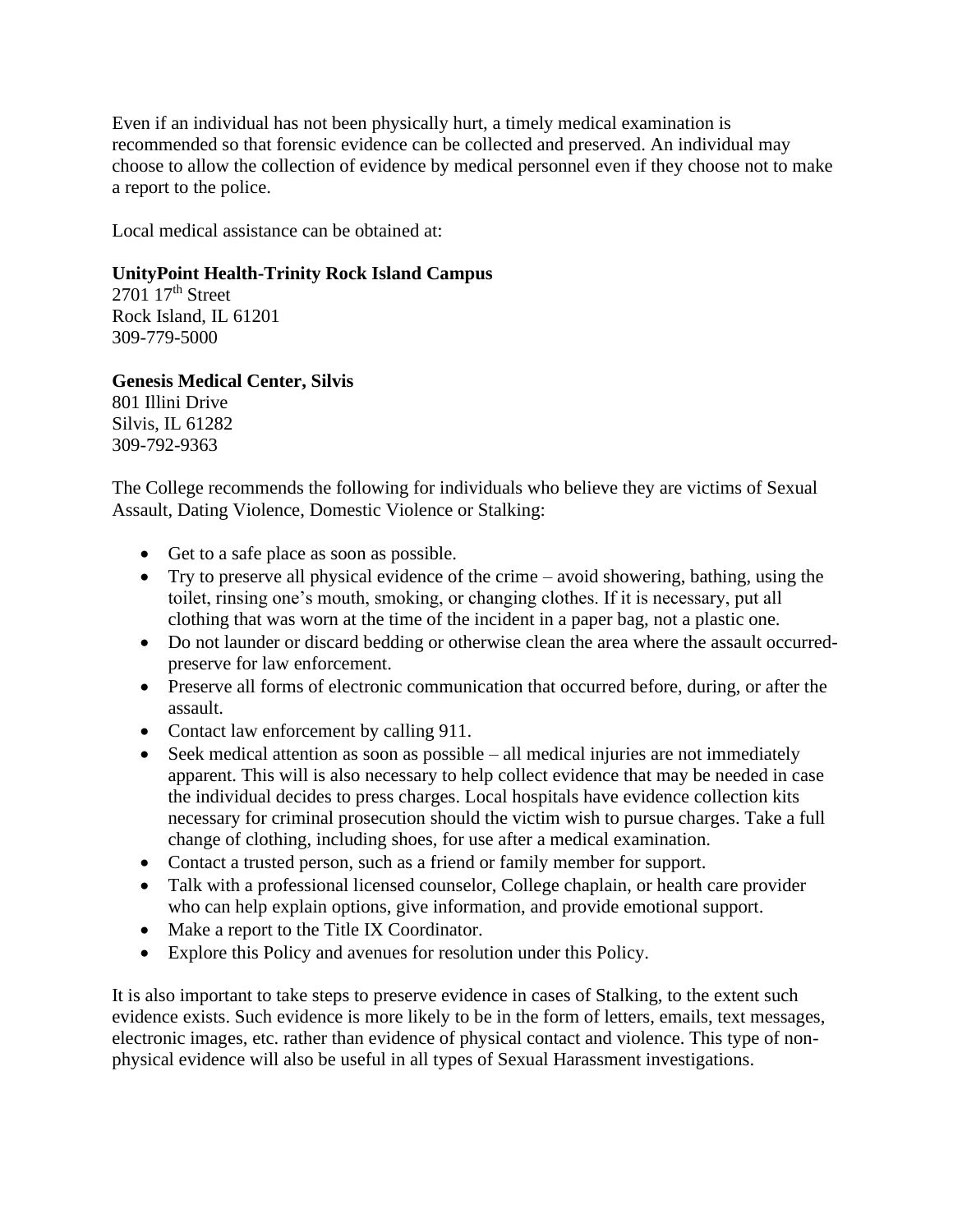Under Illinois law, forensic medical examinations (i.e., evidence collection) sought subsequent to instances of sexual violence are free of charge to the patient. Victims can obtain a free forensic medical examination at:

#### **UnityPoint Health-Trinity Rock Island Campus**

 $2701$   $17<sup>th</sup>$  Street Rock Island, IL 61201 309-779-5000

Medical personnel may be covered by federal and/or state privacy laws, such as the Health Insurance Portability and Accountability Act. Under Illinois law, medical personnel are required to alert police when it reasonably appears that the individual requesting the treatment has received an injury sustained as a victim of a criminal offense, including Sexual Assault. However, it is the individual's choice whether they want to speak to the police.

## **C. Confidential Reporting**

The College recognizes that individuals who feel they have been victims of Sexual Assault, Dating Violence, Domestic Violence, or Stalking may require time and support in considering whether or how to participate in any College or law enforcement process. The College also recognizes that individuals who have been accused of Sexual Assault, Dating Violence, Domestic Violence, or Stalking may also require support. There are confidential resources on campus and in the community available to any individual who needs support or assistance.

## **1. On-Campus Confidential Advisors**

Individuals wishing to obtain confidential assistance without making a report to the College may speak with the College's confidential advisor. The confidential advisor is available to discuss incidents or accusations of Sexual Assault, Dating Violence, Domestic Violence, or Stalking with both Complainants and Respondents in confidence, and provide emotional support in a safe and confidential space. The confidential advisor generally only reports to the College that an incident is alleged to have occurred without revealing any personally identifying information. Disclosures to the confidential advisor **will not** trigger the College's investigation into an incident.

The College's confidential advisor shall receive forty hours (40) of initial training regarding sexual violence and participate in six (6) hours of annual continuing education thereafter. In addition to providing confidential counseling, the confidential advisor also provides emergency and ongoing support to individuals who have experienced or been accused of Sexual Assault, Dating Violence, Domestic Violence, or Stalking including:

- Providing information regarding the individual's reporting options and possible outcomes, including making a report or a Formal Complaint under this Policy and notifying local law enforcement;
- Providing information about available resources and services, including but not limited to services available on campus and through community-based resources such as sexual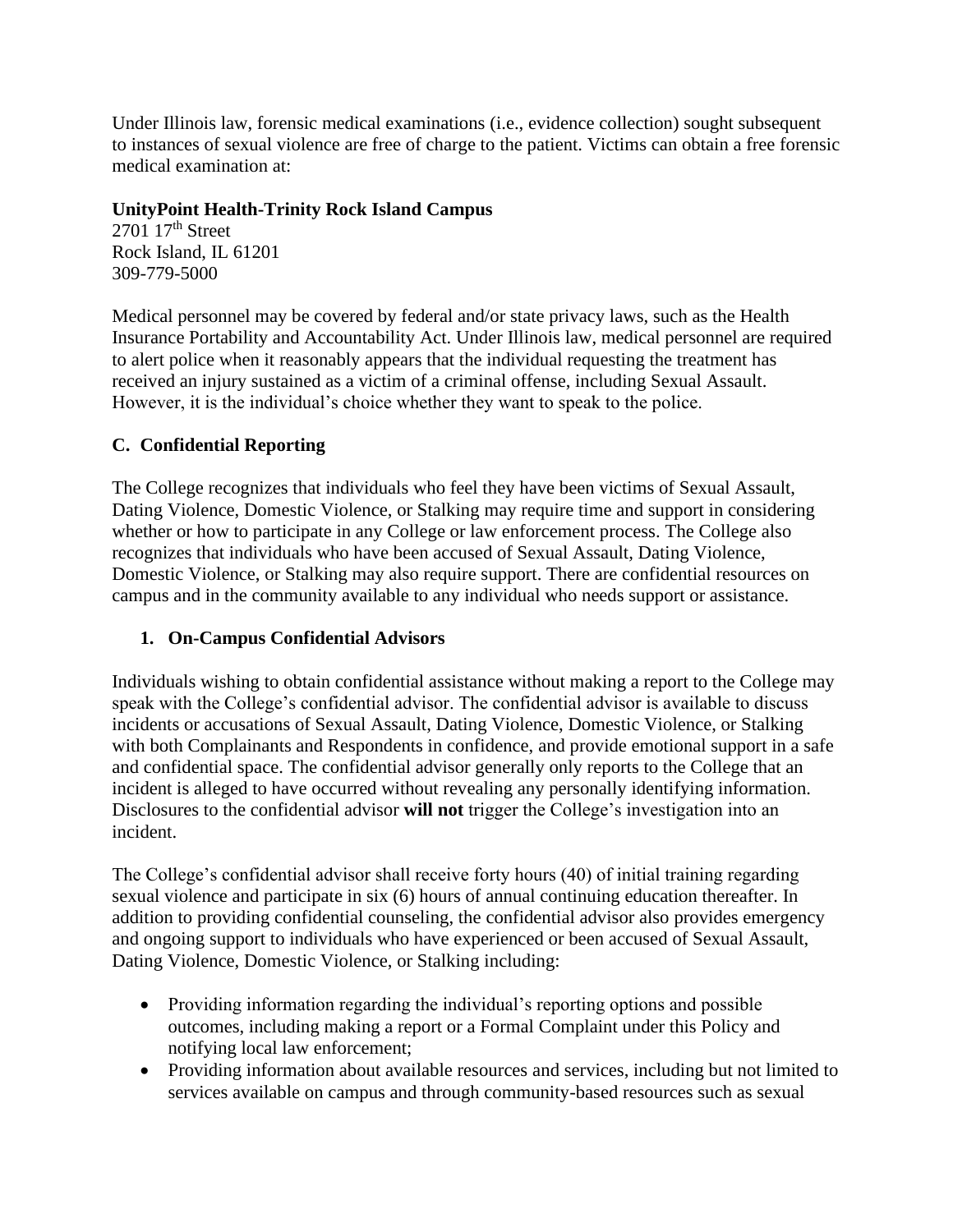assault crisis centers, medical treatment facilities, counseling services, legal resources, medical forensic services and mental health services;

- Providing information regarding orders of protection, no contact orders or similar lawful orders issued by the College or a criminal or civil court;
- An explanation of the individual's right to have privileged, confidential communications with the confidential advisor consistent with applicable law;
- Upon request and as appropriate, providing assistance in contacting campus officials, community-based sexual assault crisis centers, campus security, and/or local law enforcement; and/or
- Upon request, providing assistance with securing Supportive Measures and accommodations.

Confidential Advisor Contact Information:

Emilee Goad, LMSW Direct: 563-468-2324 Office: 563-322-1200 emileeg@famres.org

## 2. **Confidential Resources in the Community**

The following off-campus agencies also employ individuals available to assist members of the College community with issues relating to Sexual Assault, Dating Violence, Domestic Violence, or Stalking in confidence. Disclosures to these entities *will not* trigger the College's investigation into an incident. Please note that limitations of confidentiality may exist for individuals under the age of 18.

**National Sexual Assault Telephone Hotline:** 800-656-HOPE (4673) **State of Illinois Domestic Violence Hotline:** 877-863-6338 **Student Assistance Program (SAP):** 800-383-7900 **Family Resources SafePath Survivor Resources:** 309-797-1777

## **D. Requesting Confidentiality to a Non-Confidential Source**

In some cases, an individual may disclose an incident of Sexual Assault, Dating Violence, Domestic Violence, or Stalking to a non-confidential source but wish to maintain confidentiality or request that no investigation into a particular incident be conducted or disciplinary action be taken. The College has designated the Title IX Coordinator to evaluate requests for confidentiality or that no formal action be taken and oversee the College's response to reports of alleged Sexual Assault, Dating Violence, Domestic Violence, or Stalking.

If a Complainant discloses an incident, but requests confidentiality or is unwilling to participate in any investigation or adjudication process, the Title IX Coordinator, in consultation with other College administrators, will weigh the request against the College's obligation to provide a safe, non-discriminatory environment for all students, including the Complainant and the alleged Respondent. When weighing a Complainant's request for confidentiality or that no investigation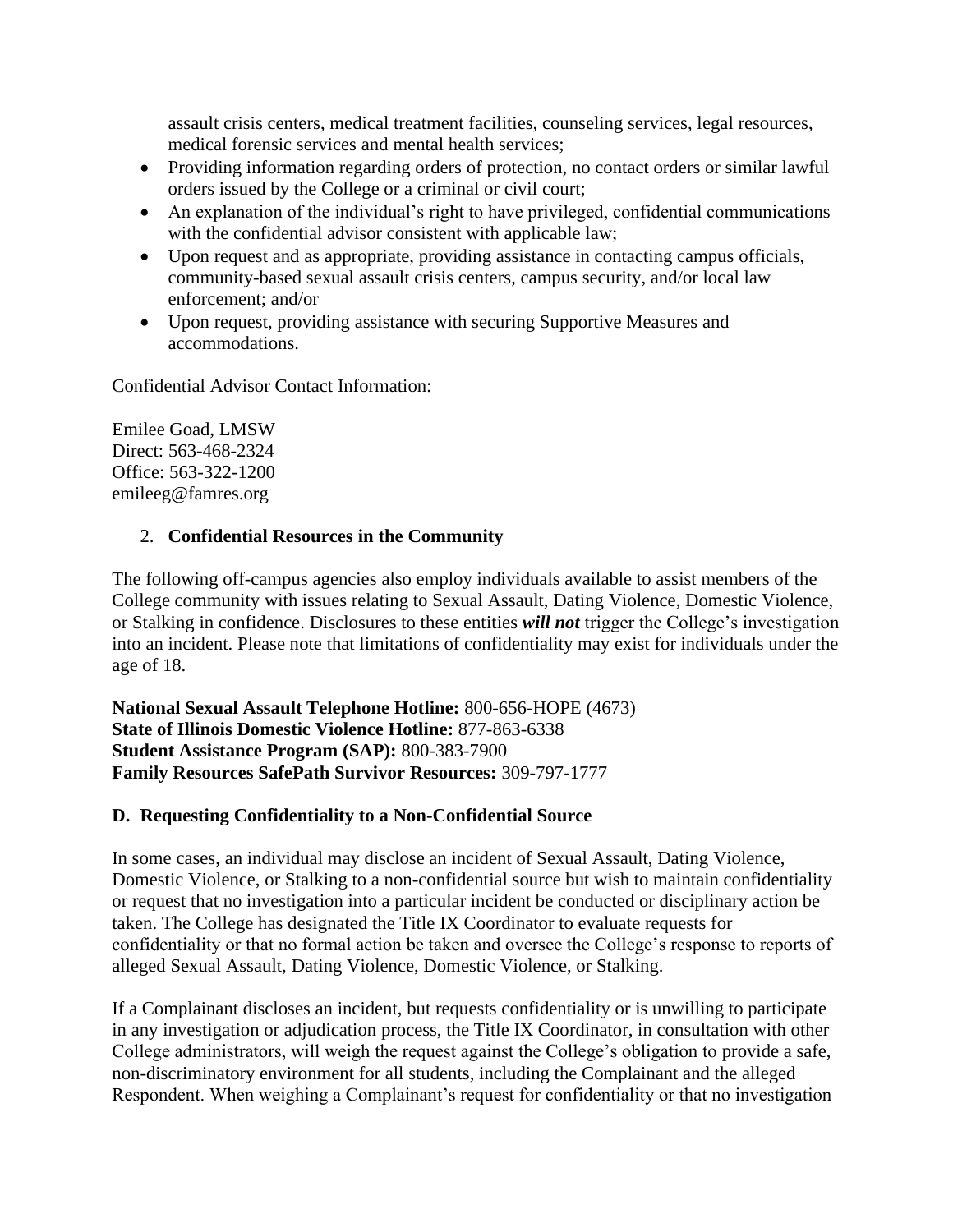or resolution be pursued, the Title IX Coordinator will consider a range of factors, which may include but are not limited to, whether:

- The alleged Respondent is likely to commit additional acts of Sexual Harassment, such as:
	- o Whether there have been other Sexual Harassment complaints about the same alleged Respondent;
	- o Whether the alleged Respondent has a history of arrests or records from a prior school indicating a history of violence;
	- o Whether the alleged Respondent threatened further Sexual Harassment against the Complainant or others;
- Whether the Title IX Sexual Harassment was committed by multiple perpetrators.
- The Title IX Sexual Harassment was perpetrated with a weapon;
- The Complainant is a minor;
- The College possesses other means to obtain relevant evidence of the Sexual Harassment (e.g., security cameras or personnel, physical evidence);
- The Complainant's report reveals a pattern of perpetration (e.g., via illicit use of drugs or alcohol) at a given location or by a particular group.

If none of these factors are present, the College is more likely to respect the Complainant's request. If the College honors a Complainant's request for confidentiality or request that no investigation or resolution be pursued, the College's ability to investigate the incident comprehensively or pursue disciplinary action against the alleged Respondent(s) may potentially be limited.

The presence of one or more of the above factors could lead the Title IX Coordinator to file a Formal Complaint on behalf of the College, if doing so is not clearly unreasonable, as set forth below ("Formal Complaint"). If the Title IX Coordinator determines that the College cannot maintain a Complainant's confidentiality, the Title IX Coordinator will inform the Complainant prior to filing the Formal Complaint.

## **AMNESTY**

The College recognizes that students who have consumed alcohol when they are not 21 years of age or who have been using illegal drugs may be hesitant to report Sexual Harassment perpetrated against them or others. To encourage reporting, the College offers amnesty to any student who reports, in good faith, an alleged violation of this Policy involving Sexual Assault, Dating Violence, Domestic Violence, or Stalking direct at them or another person. A student who makes such a report will not be subject to disciplinary action by the College for a violation of the College's Code of Conduct, such as underage drinking or possession or use of a controlled substance, that is related to or revealed in the course of the Sexual Harassment report or investigation, unless the College determines that the violation was serious and/or endangered the health or well-being of any other individual. However, the College reserves the right to require counseling, education, or other preventative measures to help prevent alcohol or drug violations in the future. The College's commitment to amnesty in these situations does not prevent action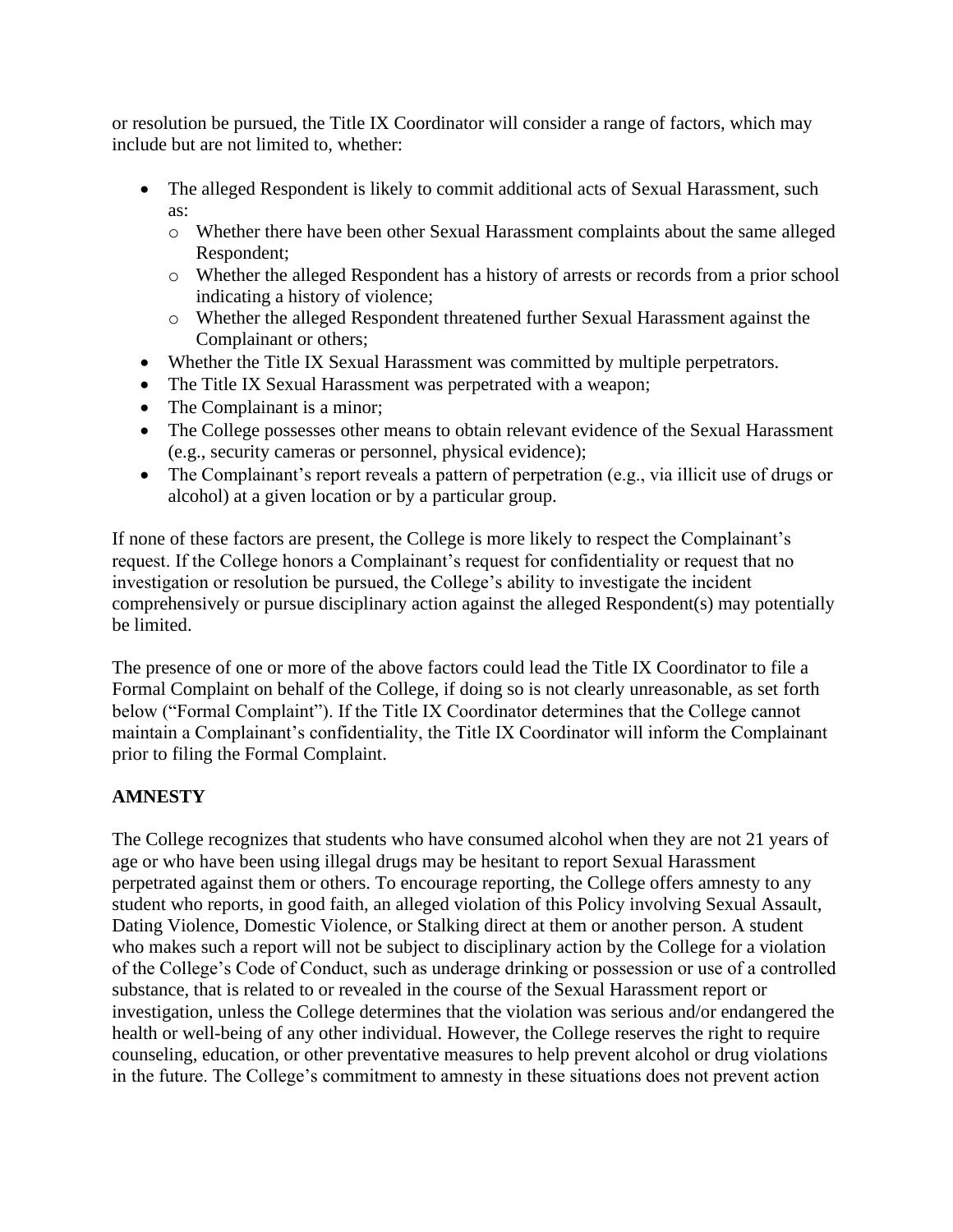by police or other legal authorities against an individual who has illegally consumed alcohol or drugs.

## **PRELIMINARY ASSESSMENT**

After receiving a report under "Reporting Sexual Harassment," the Title IX Coordinator will conduct a preliminary assessment to determine:

- Whether the conduct, as reported, falls or could fall within the scope of this Policy (see "Scope"); and
- Whether the conduct, as reported, constitutes or could constitute Sexual Harassment.

If the Title IX Coordinator determines that the conduct reported could not fall within the scope of this Policy, and/or could not constitute Sexual Harassment, even if investigated, the Title Coordinator will close the matter under this Policy and may notify the reporting party if doing so is consistent with the Family Educational Rights and Privacy Act ("FERPA"). The Title IX Coordinator may refer the report to other College offices, as appropriate, including for potential assessment under the under the Student Code of Conduct in the case of students and other College policies and standards, as applicable, for other persons.

If the Title IX Coordinator determines that the conduct reported could fall within the scope of this Policy, and/or could constitute Sexual Harassment, if investigated, the Title IX Coordinator will proceed to contact the Complainant (see "Contacting the Complainant").

As part of the preliminary assessment, the Title IX Coordinator may take investigative steps to determine the identity of the Complainant, if it is not apparent from the report.

## **CONTACTING THE COMPLAINANT**

If a report is not closed as a result of the preliminary assessment (see "Preliminary Assessment") and the Complainant's identity is known, the Title IX Coordinator will promptly contact the Complainant to discuss the availability of Supportive Measures (see "Supportive Measures"); to discuss and consider the Complainant's wishes with respect to Supportive Measures; to inform the Complainant about the availability of Supportive Measures with or without filing a Formal Complaint; and to explain the process for filing and pursuing a Formal Complaint. The Complainant will also be provided options for filing complaints with the local police and information about resources that are available on campus and in the community.

#### **SUPPORTIVE MEASURES**

If a report is not closed as a result of the preliminary assessment (see "Preliminary Assessment"), the College will offer and make available Supportive Measures to the Complainant regardless of whether the Complainant elects to file a Formal Complaint.

Contemporaneously with the Respondent being notified of a Formal Complaint, the Title IX Coordinator will notify the Respondent of the availability of Supportive Measures for the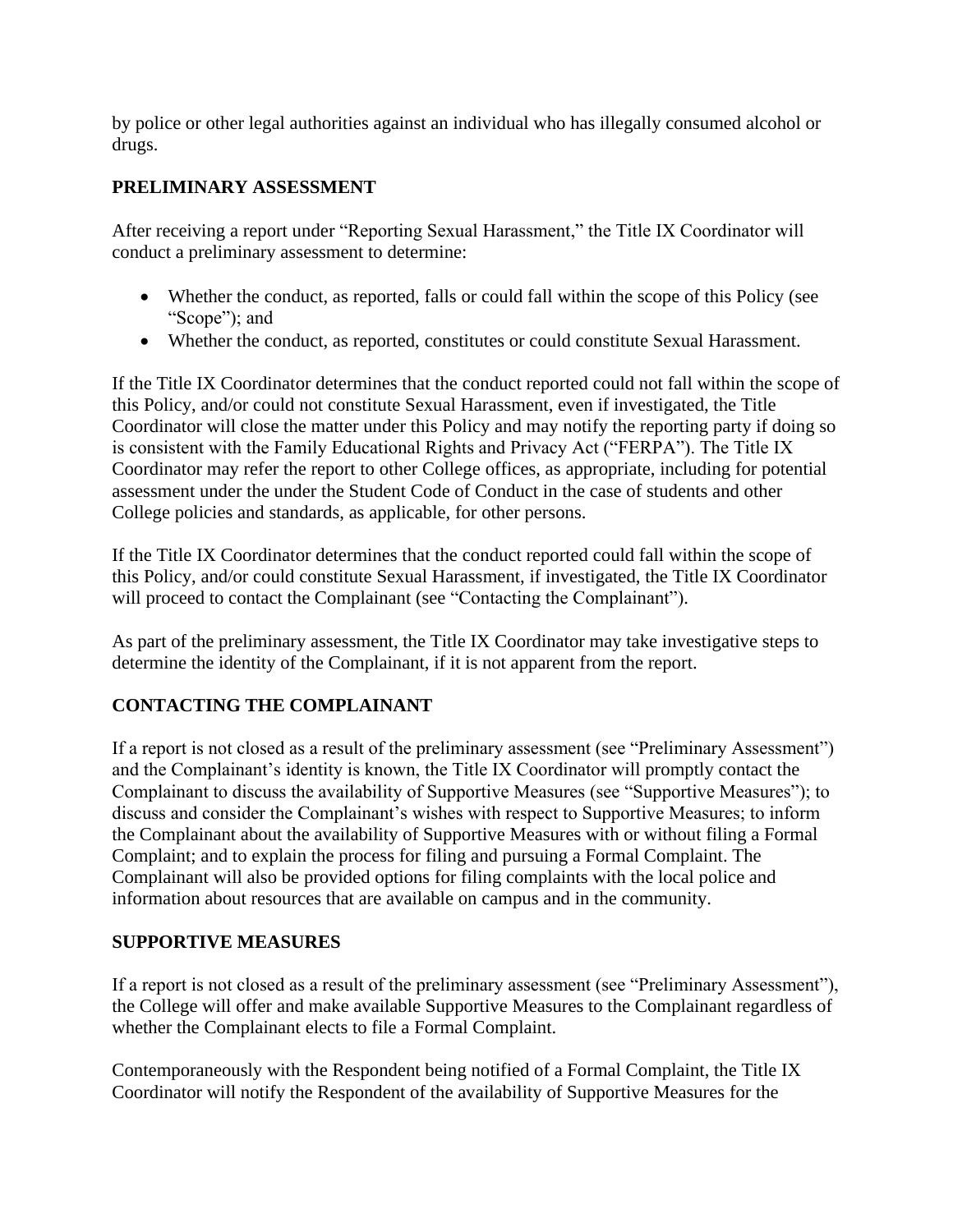Respondent, and the College will offer and make available Supportive Measures to the Respondent in the same manner in which it offers and makes them available to the Complainant. The College will also offer and make available Supportive Measures to the Respondent prior to the Respondent being notified of a Formal Complaint, if the Respondent requests such measures.

The Title IX Coordinator will provide the Complainant and Respondent with a written document (separate from this Policy) listing the available rights, options, and resources, including Supportive Measures, and describing of the College's procedures for investigating and resolving reports of Sexual Harassment in plain, concise language.

The College will maintain the confidentiality of Supportive Measures provided to either a Complainant or Respondent, to the extent that maintaining such confidentiality does not impair the College's ability to provide the Supportive Measures in question.

## **INTERIM REMOVAL**

At any time after receiving a report of Sexual Harassment, the Title IX Coordinator may remove a student Respondent from one or more of the College's Education Programs and Activities on an temporary basis if an individualized safety and risk analysis determines that an immediate threat to the physical health or safety of any student or other individual arising from the allegations of Sexual Harassment justifies removal. In the event the Title IX Coordinator imposes an interim removal, the Title IX Coordinator must offer to meet with the Respondent within twenty-four hours and provide the Respondent an opportunity to challenge the interim removal.

In the case of a Respondent who is a non-student employee (administrator, faculty, or staff), and in its discretion, the College may place the Respondent on administrative leave at any time after receiving a report of Sexual Harassment, including during the pendency of the investigation and adjudication process (see "Investigation" and "Adjudication").

For all other Respondents, including independent contractors and guests, the College retains broad discretion to prohibit such persons from entering onto its campus and other properties at any time, and for any reason, whether after receiving a report of Sexual Harassment or otherwise.

#### **FORMAL COMPLAINT**

A Complainant may file a Formal Complaint with the Title IX Coordinator requesting that the College investigate and adjudicate a report of Sexual Harassment in accordance with the provisions "Investigation" and "Adjudication." Provided, however, that at the time the Complainant submits a Formal Complaint, the Complainant must be participating in, or attempting to participate in, one or more of the College's Education Programs or Activities.

A Complainant may file a Formal Complaint with the Title IX Coordinator in person, by regular mail, or by email using the contact information specified in "Reporting Sexual Harassment." No person may submit a Formal Complaint on the Complainant's behalf.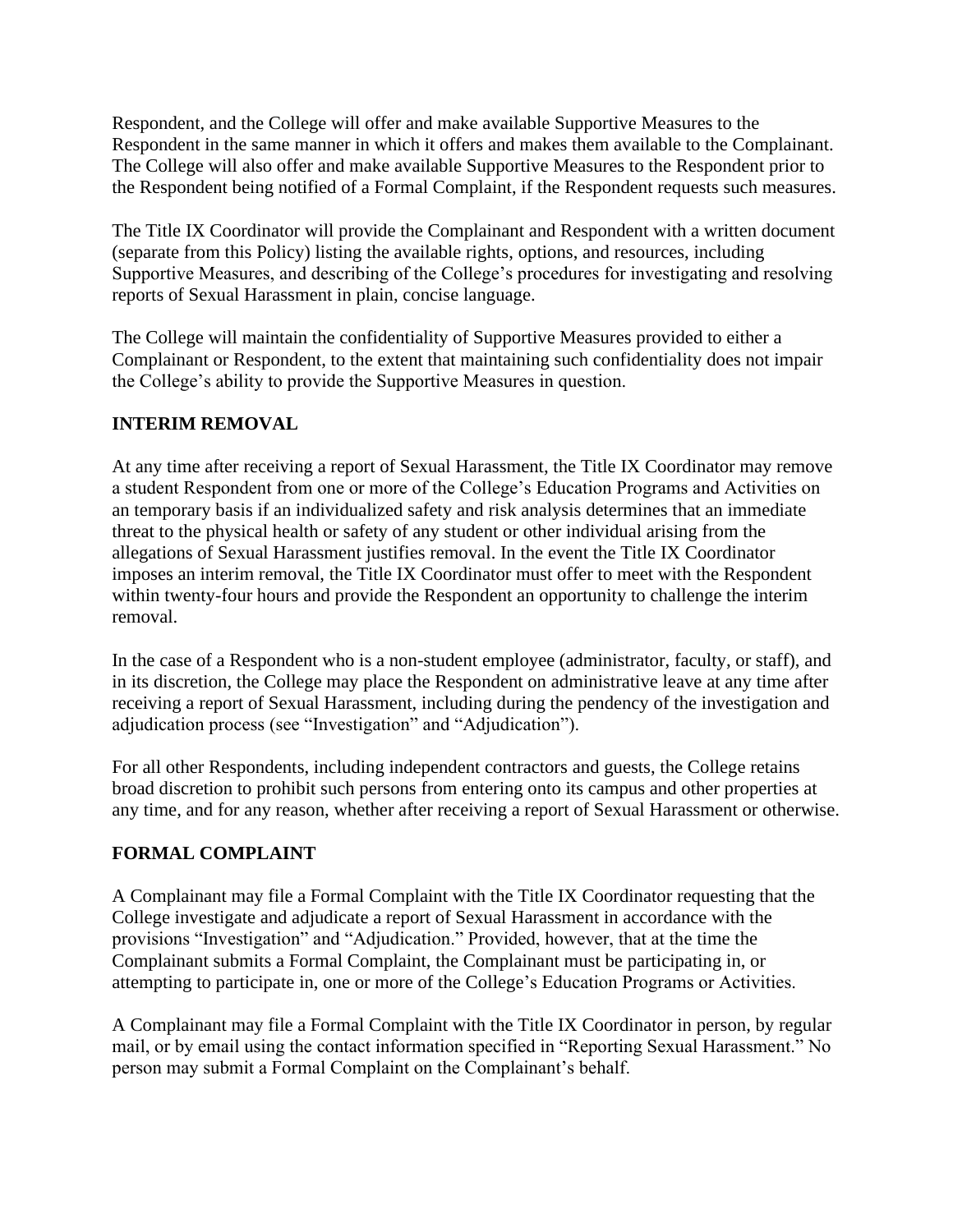In any case, including a case where a Complainant elects not to file a Formal Complaint, the Title IX Coordinator may file a Formal Complaint on behalf of the College if doing so is not clearly unreasonable. Such action will normally be taken in limited circumstances involving serious or repeated conduct or where the alleged perpetrator may pose a continuing threat to the College Community. Factors the Title IX Coordinator may consider include (but are not limited to):

- The alleged Respondent is likely to commit additional acts of Sexual Harassment, such as:
	- o Whether there have been other Sexual Harassment complaints about the same alleged Respondent;
	- o Whether the alleged Respondent has a history of arrests or records from a prior school indicating a history of violence;
	- o Whether the alleged Respondent threatened further Sexual Harassment against the Complainant or others;
	- o Whether the Title IX Sexual Harassment was committed by multiple perpetrators
- The Title IX Sexual Harassment was perpetrated with a weapon
- The Complainant is a minor
- The College possesses other means to obtain relevant evidence of the Sexual Harassment (e.g., security cameras or personnel, physical evidence)
- The Complainant's report reveals a pattern of perpetration (e.g., via illicit use of drugs or alcohol) at a given location or by a particular group.

If the Complainant or the Title IX Coordinator files a Formal Complaint, then the College will commence an investigation as specified in "Reporting Sexual Harassment" and proceed to adjudicate the matter as specified in "Adjudication," below. In all cases where a Formal Complaint is filed, the Complainant will be treated as a party, irrespective of the party's level of participation.

In a case where the Title IX Coordinator files a Formal Complaint, the Title IX Coordinator will not act as a Complainant or otherwise as a party for purposes of the investigation and adjudication processes.

If neither the Reporting Party nor the Title IX Coordinator files a Formal Complaint, the complaint resolution provisions of this Policy will not be applied, but the Title IX Coordinator may refer the report to other College offices as appropriate.

## **CONSOLIDATION OF FORMAL COMPLAINTS**

The College may consolidate Formal Complaints as to allegations of Sexual Harassment against more than one Respondent, or by more than one Complainant against one or more Respondents, or by one party against the other party, where the allegations of Sexual Harassment arise out of the same facts or circumstances. Where the investigation and adjudication process involve more than one Complainant or more than one Respondent, references in this Policy to the singular "party," "Complainant," or "Respondent" include the plural, as applicable. A Formal Complaint of Retaliation may be consolidated with a Formal Complaint of Sexual Harassment.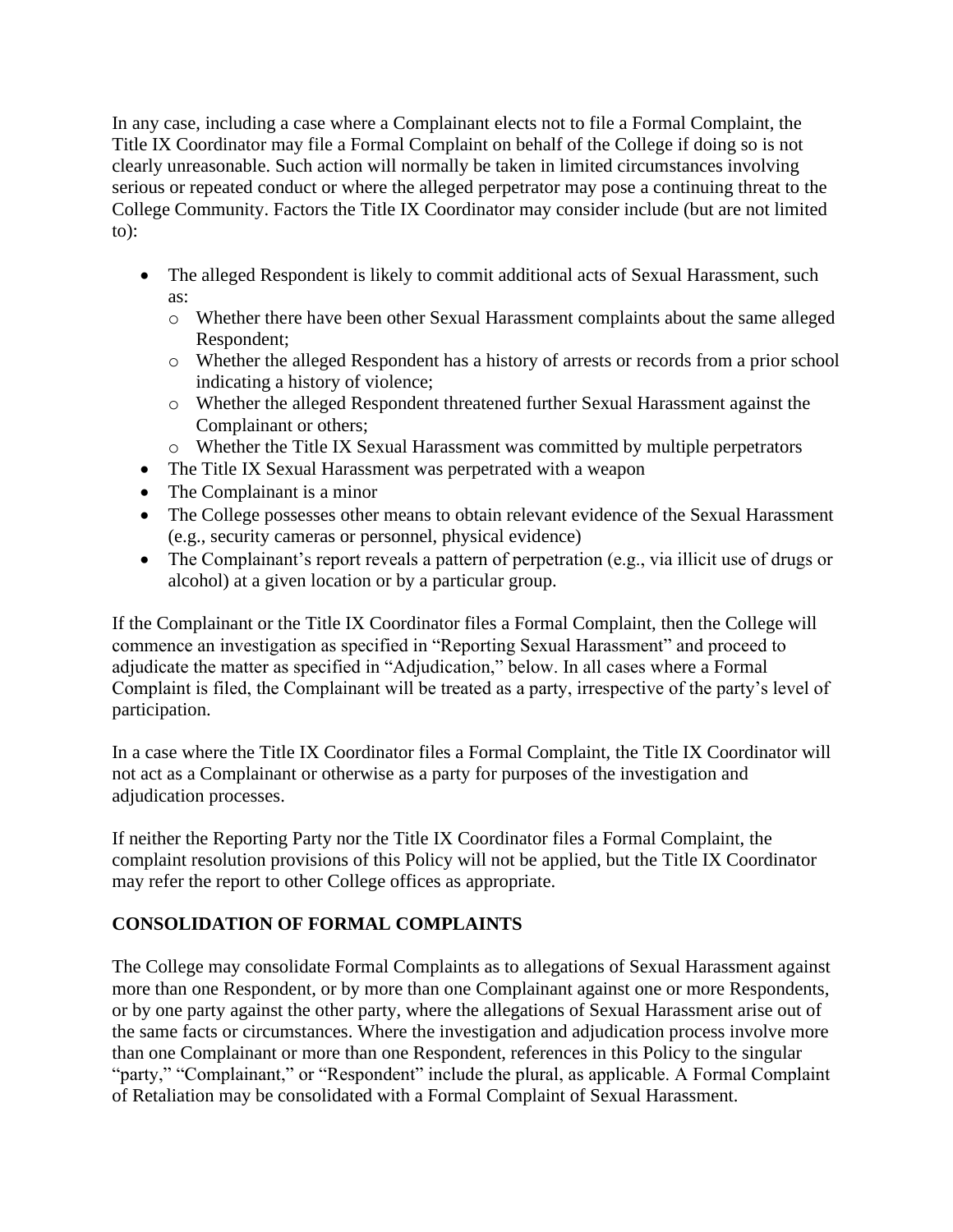## **DISMISSAL PRIOR TO COMMENCEMENT OF INVESTIGATION**

In a case where the Complainant files a Formal Complaint, the Title IX Coordinator will evaluate the Formal Complaint and must dismiss it if the Title IX Coordinator determines:

- The conduct alleged in the Formal Complaint would not constitute Sexual Harassment, even if proved; or
- The conduct alleged in the Formal Complaint falls outside the scope of the Policy specified in "Scope" (that is, because the alleged conduct did not occur in the College's Education Programs and Activities and/or the alleged conduct occurred outside the geographic boundaries of the United States).

In the event the Title IX Coordinator determines the Formal Complaint should be dismissed pursuant to this Section, the Title IX Coordinator will provide written notice of dismissal to the parties and advise them of their right to appeal as specified in "Appeal." The Title IX Coordinator may refer the subject matter of the Formal Complaint to other College offices, as appropriate. A dismissal pursuant to this Section is presumptively a final determination for purposes of this Policy, unless otherwise specified in writing by the Title IX Coordinator in the written notice of dismissal.

## **NOTICE OF FORMAL COMPLAINT**

Within five (5) days of the Title IX Coordinator receiving a Formal Complaint, the Title IX Coordinator will transmit a written notice to the Complainant and Respondent that includes:

- A physical copy of this Policy or a hyperlink to this Policy;
- Sufficient details known at the time so that the parties may prepare for an initial interview with the investigator, to include the identities of the parties involved in the incident (if known), the conduct allegedly constituting Sexual Harassment, and the date and location of the alleged incident (if known);
- A statement that the Respondent is presumed not responsible for the alleged Sexual Harassment and that a determination of responsibility will not be made until the conclusion of the adjudication and any appeal;
- Notifying the Complainant and Respondent of their right to be accompanied by an advisor of their choice, as specified in "Advisor of Choice."
- Notifying the Complainant and Respondent of their right to inspect and review evidence as specified in "Access to Evidence."
- Notifying the Complainant and Respondent of the College's prohibitions on retaliation and false statements specified in Sections "Bad Faith Complaints and False Information" and "Retaliation."
- Information about resources that are available on campus and in the community.

Should the College elect, at any point, to investigate allegations that are materially beyond the scope of the initial written notice, the College will provide a supplemental written notice describing the additional allegations to be investigated.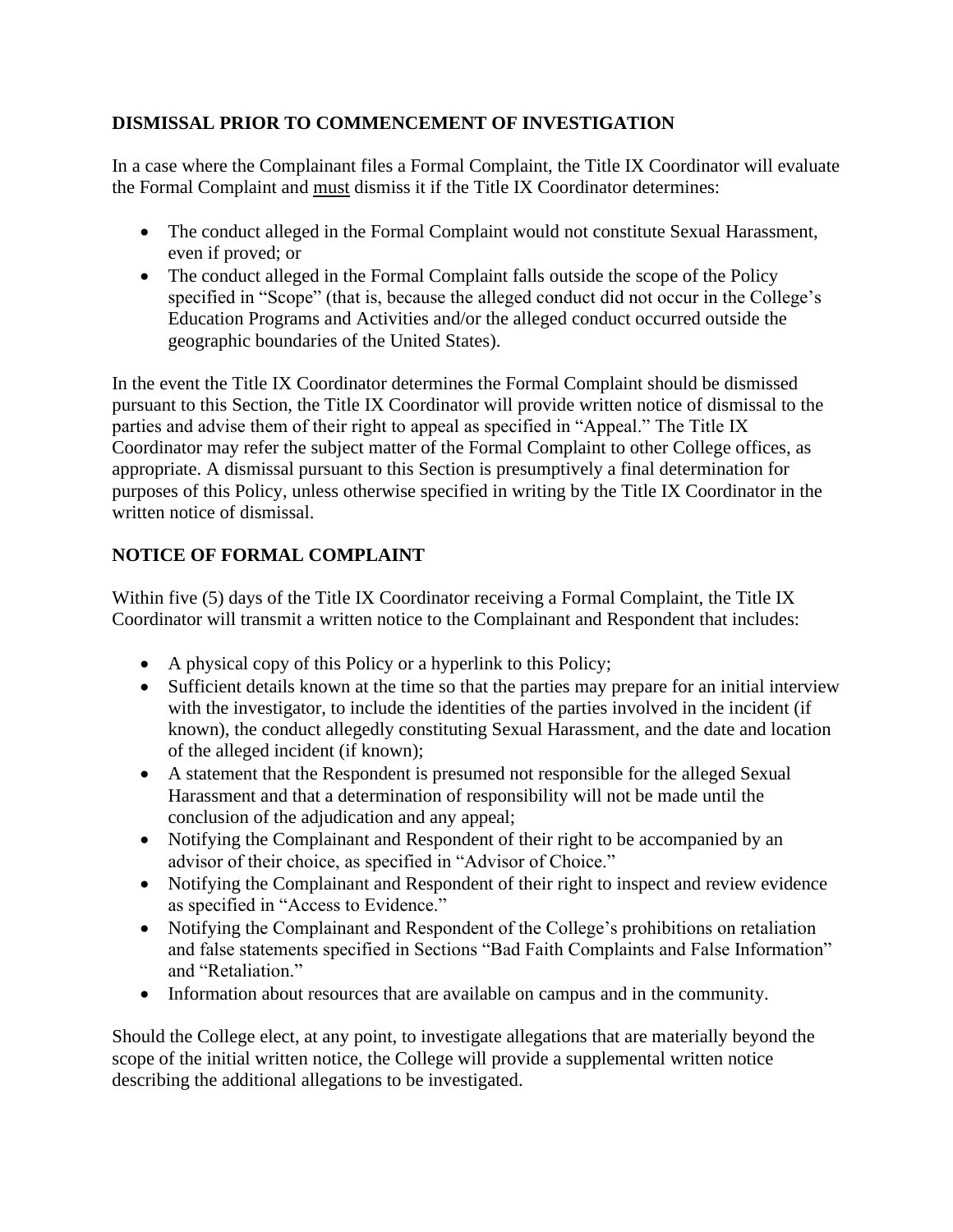#### **INVESTIGATION**

## **A. Commencement and Timing**

After the written notice of Formal Complaint is transmitted to the parties, an investigator selected by the Title IX Coordinator or his/her designee will undertake an investigation to gather evidence relevant to the alleged misconduct, including inculpatory and exculpatory evidence. The burden of gathering evidence sufficient to reach a determination in the adjudication lies with the College and not with the parties. The investigation will culminate in a written investigation report, specified in "Investigation Report," that will be submitted to the adjudicator during the selected adjudication process. Although the length of each investigation may vary depending on the totality of the circumstances, the College strives to complete each investigation within thirty (30) to forty-five (45) days of the transmittal of the written notice of Formal Complaint.

## **B. Equal Opportunity**

During the investigation, the investigator will provide an equal opportunity for the parties to be interviewed, to present witnesses (including fact and expert witnesses), and to present other inculpatory and exculpatory evidence. Notwithstanding the foregoing, the investigator retains discretion to limit the number of witness interviews the investigator conducts if the investigator finds that testimony would be unreasonably cumulative, if the witnesses are offered solely as character references and do not have information relevant to the allegations at issue, or if the witnesses are offered to render testimony that is categorically inadmissible, such as testimony concerning sexual history of the Complainant, as specified in "Sexual History." The investigator will not restrict the ability of the parties to gather and present relevant evidence on their own.

The investigation is a party's opportunity to present testimonial and other evidence that the party believes is relevant to resolution of the allegations in the Formal Complaint. A party that is aware of and has a reasonable opportunity to present particular evidence and/or identify particular witnesses during the investigation, and elects not to, will be prohibited from introducing any such evidence during the adjudication absent a showing of mistake, inadvertence, surprise, or excusable neglect.

#### **C. Documentation of Investigation**

The investigator will take reasonable steps to ensure the investigation is documented. Interviews of the parties and witnesses may be documented by the investigator's notes, audio recorded, video recorded, or transcribed. The particular method utilized to record the interviews of parties and witnesses will determined by the investigator in the investigator's sole discretion, although whatever method is chosen shall be used consistently throughout a particular investigation.

#### **D. Access to the Evidence**

At the conclusion of the evidence-gathering phase of the investigation, but prior to the completion of the investigation report, the Investigating Officer will transmit to each party and their advisor, in either electronic or hard copy form, all evidence obtained as part of the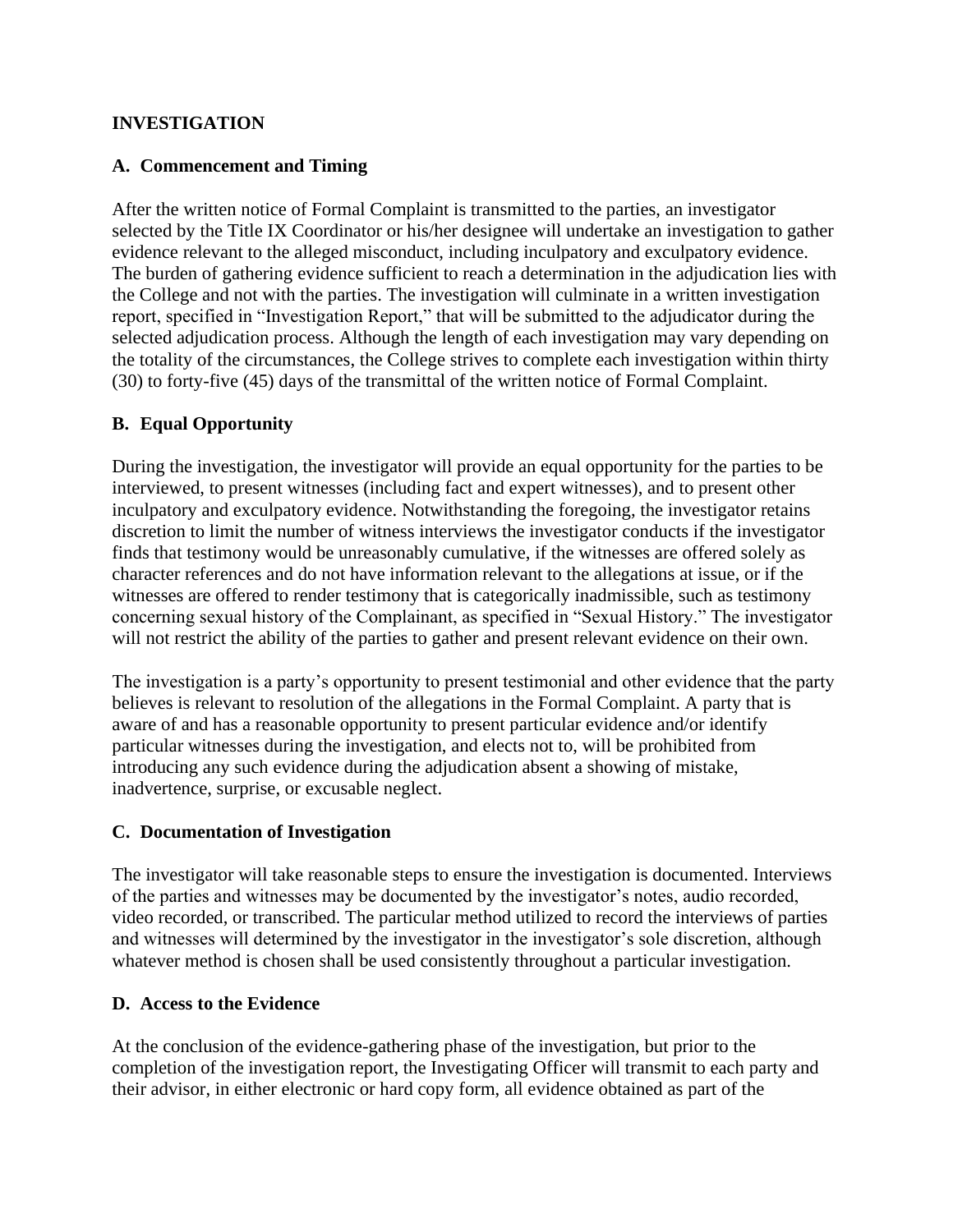investigation that is directly related to the allegations raised in the Formal Complaint, including evidence the College may choose not to rely on at any hearing and inculpatory or exculpatory evidence whether obtained from a party or some other source. Thereafter, the parties will have ten (10) days in which to submit to the investigator a written response, which the investigator will consider prior to completing the investigation report.

The parties and their advisors are permitted to review the evidence solely for the purposes of this grievance process and may not duplicate or disseminate the evidence to the public.

## **E. Investigation Report**

After the period for the parties to provide any written response as specified "Access to Evidence" has expired, the investigator will complete a written investigation report that fairly summarizes the various steps taken during the investigation, summarizes the relevant evidence collected, lists material facts on which the parties agree, and lists material facts on which the parties do not agree. When the investigation report is complete, the investigator will transmit a copy to the Title IX Coordinator. The investigator will also transmit the investigation report to each party and their advisor, in either electronic or hard copy form.

## **ADJUDICATION PROCESS SELECTION**

After the investigator has sent the investigation report to the parties, the Title IX Coordinator will transmit to each party a notice advising the party of the two different adjudication processes specified in "Adjudication." The notice will explain that the hearing process specified in "Hearing Process" is the default process for adjudicating all Formal Complaints and will be utilized unless both parties voluntarily consent to administrative adjudication as specified in "Administrative Adjudication (Optional)" as a form of informal resolution. The notice will be accompanied by a written consent to administrative adjudication and will advise each party that, if both parties execute the written consent to administrative adjudication, then the administrative adjudication process will be used in in lieu of the hearing process. Parties are urged to carefully review this Policy (including the entirety of "Adjudication"), consult with their advisor, and consult with other persons as they deem appropriate (including an attorney) prior to consenting to administrative adjudication.

Each party will have three (3) days from transmittal of the notice specified in this Section to return the signed written consent form to the Title IX Coordinator. If either party does not timely return the signed written consent, that party will be deemed not to have consented to administrative adjudication and the Formal Complaint will be adjudicated pursuant to the hearing process.

#### **ADJUDICATION**

## **A. Hearing Process**

The default process for adjudicating Formal Complaints is the hearing process specified in this Section ("Hearing Process"). The hearing process will be used to adjudicate all Formal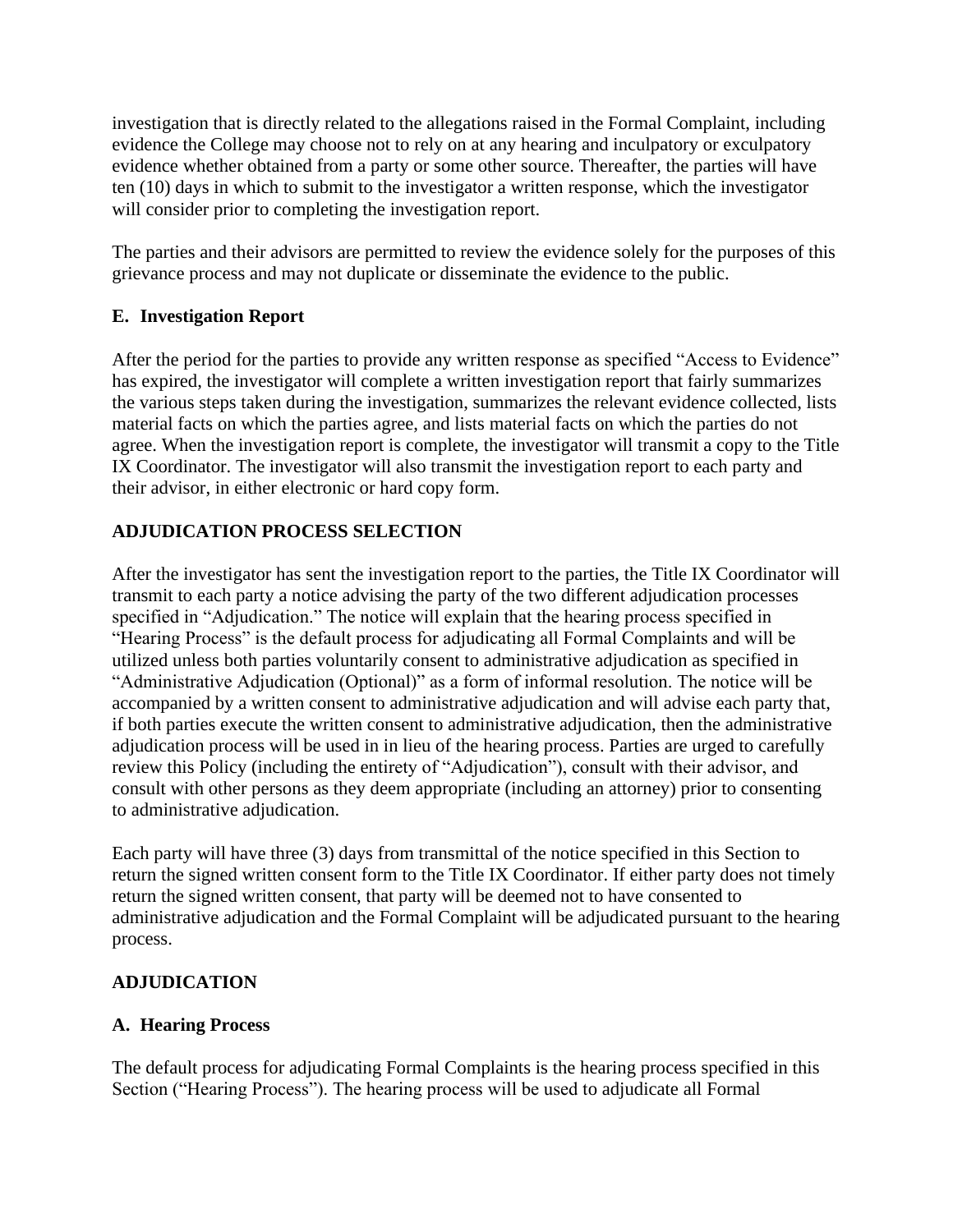Complaints unless both parties timely consent to administrative adjudication as specified in "Adjudication Process Selection."

## **1. Hearing Officer**

After selection of the hearing process as the form of administrative adjudication, the Title IX Coordinator will promptly appoint a hearing officer who will oversee the hearing process and render a determination of responsibility for the allegations in the Formal Complaint, at the conclusion of the hearing process. The Title IX Coordinator will see that the hearing officer is provided a copy of the investigation report and a copy of all evidence transmitted to the parties by the investigator as specified in "Access to Evidence."

## **2. Hearing Notice and Response to the Investigation Report**

After the hearing officer is appointed by the Title IX Coordinator, the hearing officer will promptly transmit written notice to the parties notifying the parties of the hearing officer's appointment; setting a deadline for the parties to submit any written response to the investigation report; setting a date for the pre-hearing conference; setting a date and time for the hearing; and providing a copy of the College's Hearing Procedures. Neither the pre-hearing conference, nor the hearing itself, may be held any earlier than ten (10) days from the date of transmittal of the written notice specified in this Section ("Hearing Notice and Response to the Investigation Report").

A party's written response to the investigation report must include:

- To the extent the party disagrees with the investigation report, any argument or commentary regarding such disagreement;
- Any argument that evidence should be categorically excluded from consideration at the hearing based on privilege, relevancy, the prohibition on the use of sexual history specified in "Sexual History," or for any other reason;
- A list of any witnesses that the party contends should be requested to attend the hearing pursuant to an attendance notice issued by the hearing officer;
- A list of any witnesses that the party intends to bring to the hearing without an attendance notice issued by the hearing officer;
- Any objection that the party has to the College's Hearing Procedures;
- Any request that the parties be separated physically during the pre-hearing conference and/or hearing;
- Any other accommodations that the party seeks with respect to the pre-hearing conference and/or hearing;
- The name and contact information of the advisor who will accompany the party at the pre-hearing conference and hearing;
- If the party does not have an advisor who will accompany the party at the hearing, a request that the College provide an advisor for purposes of conducting questioning as specified in "Hearing."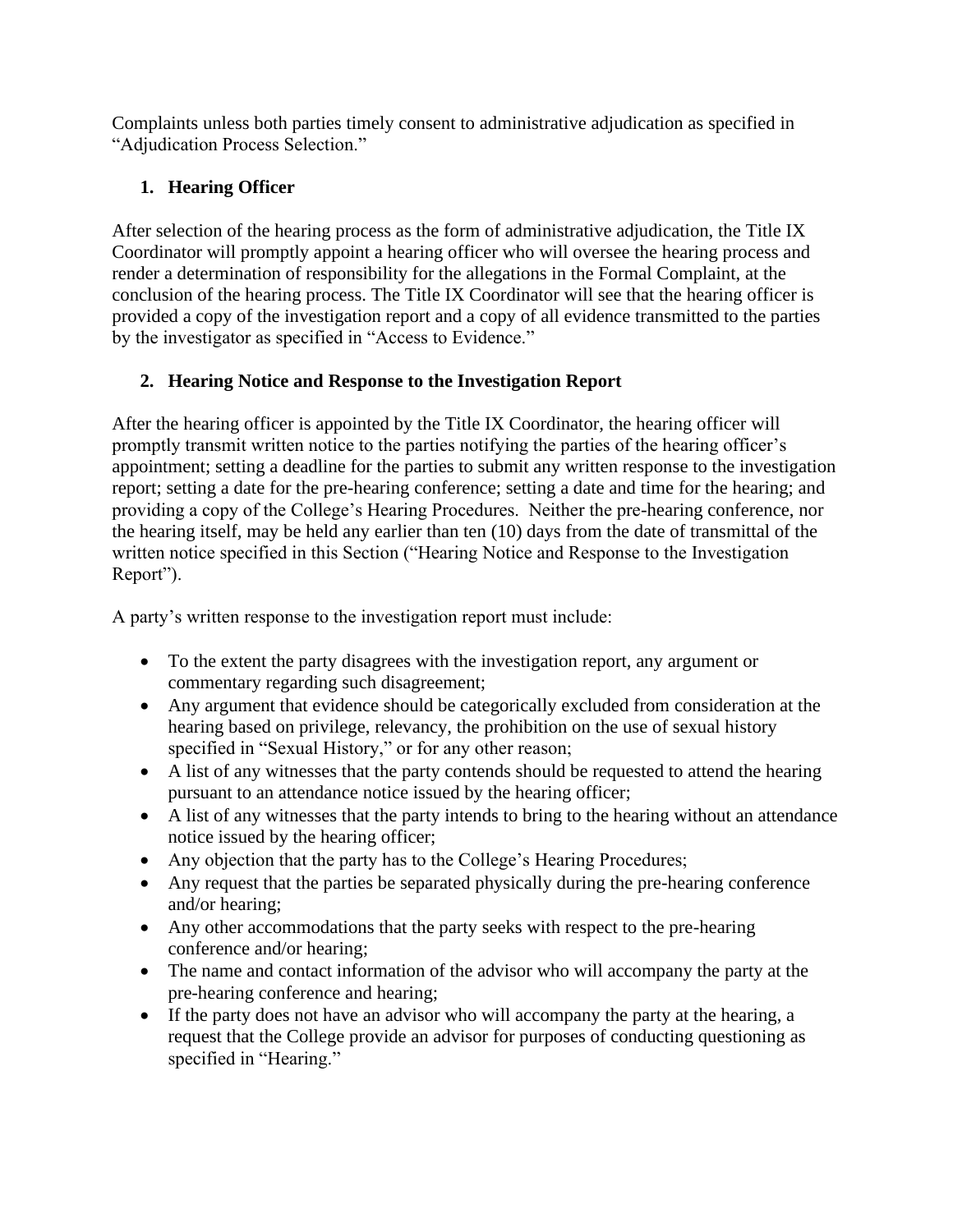A party's written response to the investigation report may also include:

- Argument regarding whether any of the allegations in the Formal Complaint are supported by a preponderance of the evidence; and
- Argument regarding whether any of the allegations in the Formal Complaint constitute Sexual Harassment.

## **3. Pre-Hearing Conference**

Prior to the hearing, the hearing officer will conduct a pre-hearing conference with the parties and their advisors. The pre-hearing conference will be conducted live, with simultaneous and contemporaneous participation by the parties and their advisors. By default, the pre-hearing conference will be conducted with the hearing officer, the parties, the advisors, and other necessary College personnel together in the same physical location. However, upon request of either party, the parties will be separated into different rooms with technology enabling the parties to participate simultaneously and contemporaneously by video and audio.

In the hearing officer's discretion, the pre-hearing conference may be conducted virtually, by use of video and audio technology, where all participants participate simultaneously and contemporaneously by use of such technology.

During the pre-hearing conference, the hearing officer will discuss the hearing procedures with the parties; address matters raised in the parties' written responses to the investigation report, as the hearing officer deems appropriate; discuss whether any stipulations may be made to expedite the hearing; discuss the witnesses the parties have requested be served with notices of attendance and/or witnesses the parties plan to bring to the hearing without a notice of attendance; and resolve any other matters that the hearing officer determines, in the hearing officer's discretion, should be resolved before the hearing.

## **4. Issuance of Notices of Attendance**

After the pre-hearing conference, the hearing officer will transmit notices of attendance to any College employee (including administrator, faculty, or staff) or student whose attendance is requested at the hearing as a witness. The notice will advise the subject of the specified date and time of the hearing and advise the subject to contact the hearing officer immediately if there is a material and unavoidable conflict.

The subject of an attendance notice should notify any manager, faculty member, coach, or other supervisor, as necessary, if attendance at the hearing will conflict with job duties, classes, or other obligations. All such managers, faculty members, coaches, and other supervisors are required to excuse the subject of the obligation, or provide some other accommodation, so that the subject may attend the hearing as specified in the notice.

The College will not issue a notice of attendance to any witness who is not an employee or a student.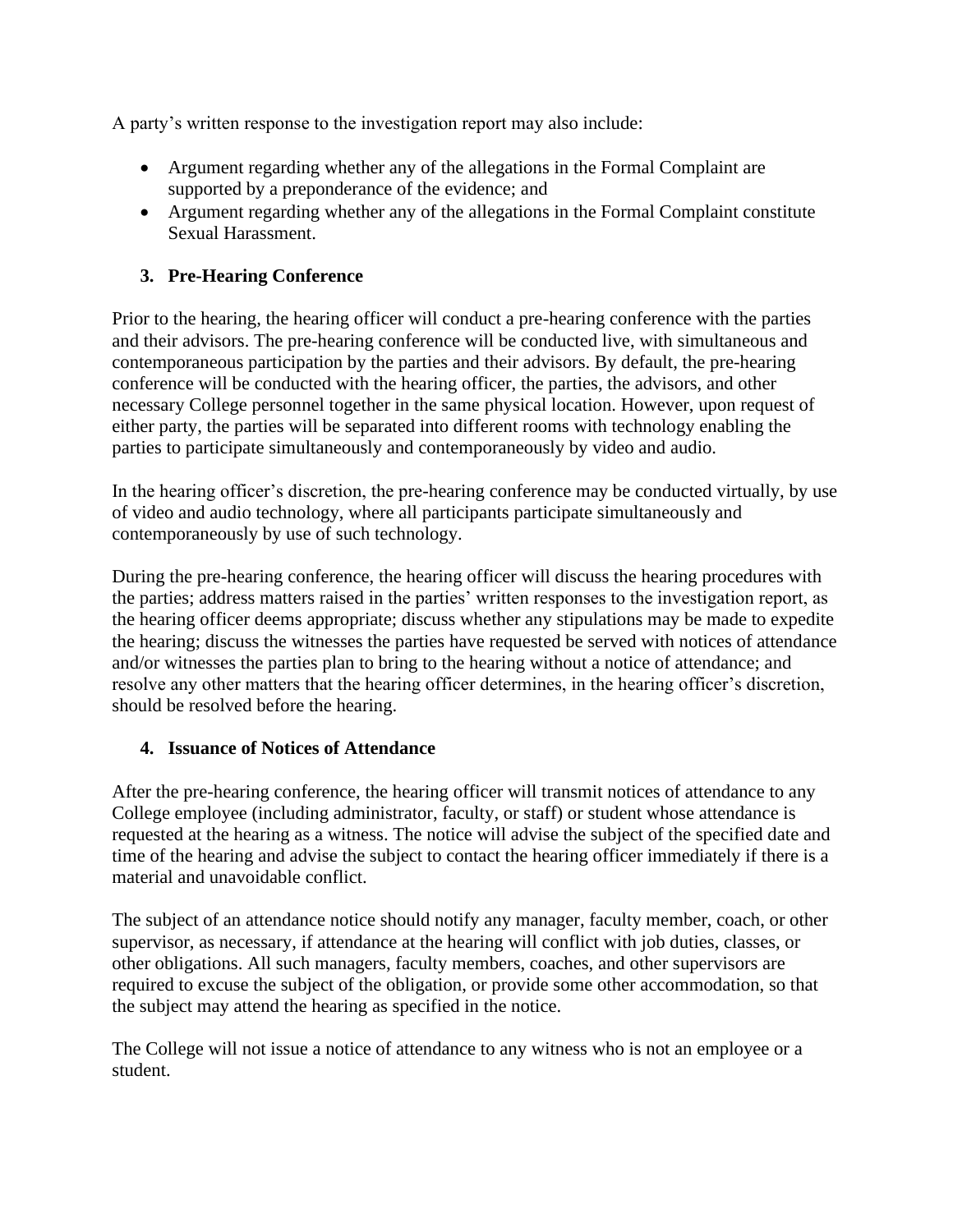## **5. Hearing**

After the pre-hearing conference, the hearing officer will convene and conduct a hearing pursuant to the College's Hearing Procedures. The hearing will be audio recorded. The audio recording will be made available to the parties for inspection and review on reasonable notice, including for use in preparing any subsequent appeal.

The hearing will be conducted live, with simultaneous and contemporaneous participation by the parties and their advisors. By default, the hearing will be conducted with the hearing officer, the parties, the advisors, witnesses, and other necessary College personnel together in the same physical location. However, upon request of either party, the parties will be separated into different rooms with technology enabling the parties to participate simultaneously and contemporaneously by video and audio. Neither party will be compelled to testify in the physical presence of the other party.

In the hearing officer's discretion, the hearing may be conducted virtually, by use of video and audio technology, where all participants participate simultaneously and contemporaneously by use of such technology.

While the Hearing Procedures and rulings from the hearing officer will govern the particulars of the hearing, each hearing will include, at a minimum:

- Opportunity for each party to address the hearing officer directly and to respond to questions posed by the hearing officer;
- Opportunity for each party's advisor to ask directly, orally, and in real time, relevant questions, and follow up questions, of the other party and any witnesses, including questions that support or challenge credibility;
- Opportunity for each party to raise contemporaneous objections to testimonial or nontestimonial evidence and to have such objections ruled on by the hearing officer and a reason for the ruling provided;
- Opportunity for each party to submit evidence that the party did not present during the investigation due to mistake, inadvertence, surprise, or excusable neglect;
- Opportunity for each party to make a brief closing argument.

Except as otherwise permitted by the hearing officer, the hearing will be closed to all persons except the parties, their advisors, the investigator, the hearing officer, the Title IX Coordinator, and other necessary College personnel. With the exception of the investigator and the parties, witnesses will be sequestered until such time as their testimony is complete. The parties will not be permitted to question the other party directly.

During the hearing, the parties and their advisors will have access to the investigation report and evidence that was transmitted to them pursuant to "Access to Evidence."

While a party has the right to attend and participate in the hearing with an advisor, a party and/or advisor who materially and repeatedly violates the rules of the hearing in such a way as to be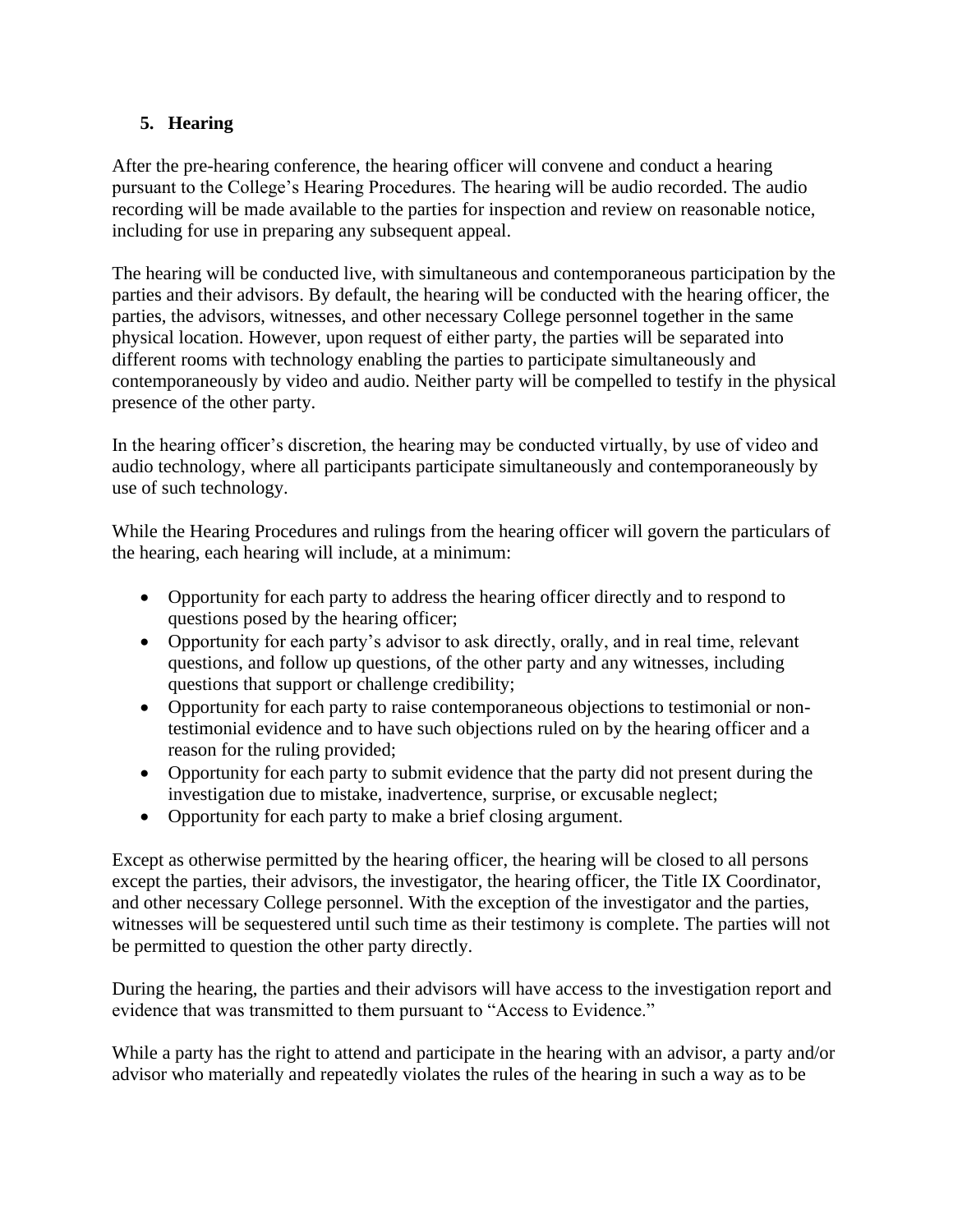materially disruptive, may be barred from further participation and/or have their participation limited, as the case may be, in the discretion of the hearing officer.

Subject to the minimum requirements specified in this Section ("Hearing"), the hearing officer will have sole discretion to determine the manner and particulars of any given hearing, including with respect to the length of the hearing, the order of the hearing, and questions of admissibility. The hearing officer will independently and contemporaneously screen questions for relevance in addition to resolving any contemporaneous objections raised by the parties and will explain the rational for any evidentiary rulings.

The hearing is not a formal judicial proceeding and strict rules of evidence do not apply. The hearing officer will have discretion to modify the Hearing Procedures, when good cause exists to do so, and provided the minimal requirements specified in this Section ("Hearing") are met.

## **6. Subjection to Questioning**

In the event that any party or witness refuses to attend the hearing, or attends but refuses to submit to questioning by the parties' advisors, the statements of that party or witness, as the case may be, whether given during the investigation or during the hearing, may be considered by the hearing officer in reaching a determination of responsibility.

Notwithstanding the foregoing, the hearing officer may consider the testimony of any party or witness, whether given during the investigation or during the hearing, if the parties jointly stipulate that the testimony may be considered or in the case where neither party requested attendance of the witness at the hearing.

In applying this Section ("Subjection to Questioning"), the hearing officer will not draw an inference about the determination regarding responsibility based solely on a party or a witness's absence from the live hearing and/or refusal to submit to questioning by the parties' advisors.

Notwithstanding any provisions of this Policy, if a matter subject to a hearing is referred for consideration under the Student Code of Conduct, Faculty Handbook, or other applicable College policy or procedure, any information collected from a party or witness who refuses to attend a hearing under this Policy or attends but refuses to submit to questioning by the parties' advisors, including testimony collected during the investigation under this Policy, may be evaluated and considered under the Code of Conduct, Faculty Handbook, or other applicable policy or procedure.

## **7. Deliberation and Determination**

After the hearing is complete, the hearing officer will objectively evaluate all relevant evidence collected during the investigation, including both inculpatory and exculpatory evidence, together with testimony and non-testimony evidence received at the hearing, and ensure that any credibility determinations made are not based on a person's status as a Complainant, Respondent, or witness. The hearing officer will take care to exclude from consideration any evidence that was ruled inadmissible at the pre-hearing conference, during the hearing, or by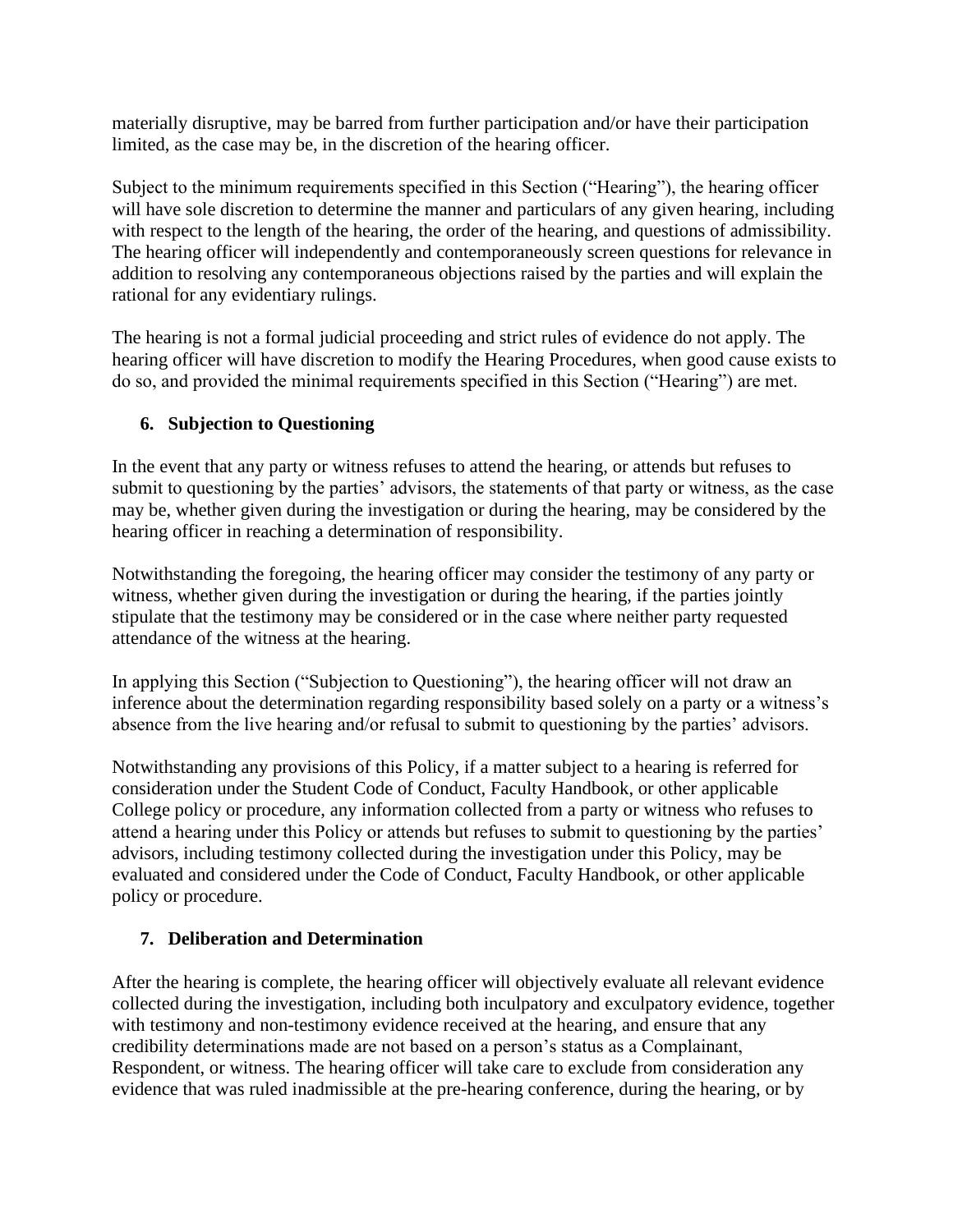operation of "Subjection to Questioning." The hearing officer will resolve disputed facts using a preponderance of the evidence (that is, "more likely than not") standard and reach a determination regarding whether the facts that are supported by a preponderance of the evidence constitute one or more violations of the Policy as alleged in the Formal Complaint.

## **8. Discipline and Remedies**

In the event the hearing officer determines that the Respondent is responsible for violating this Policy, the hearing officer will, prior to issuing a written decision, consult with an appropriate College official with disciplinary authority over the Respondent and such official will determine any discipline to be imposed. The hearing officer will also, prior to issuing a written decision, consult with the Title IX Coordinator who will determine whether and to what extent ongoing support measures or other remedies will be provided to the Complainant.

## **9. Written Decision**

After reaching a determination and consulting with the appropriate College official and Title IX Coordinator as required by "Discipline and Remedies," the hearing officer will prepare a written decision that will include:

- Identification of the allegations potentially constituting Sexual Harassment made in the Formal Complaint;
- A description of the procedural steps taken by the College upon receipt of the Formal Complaint, through issuance of the written decision, including notification to the parties, interviews with the parties and witnesses, site visits, methods used to gather nontestimonial evidence, and the date, location, and people who were present at or presented testimony at the hearing.
- Articulate findings of fact, made under a preponderance of the evidence standard, that support the determination;
- A statement of, and rationale for, each allegation that constitutes a separate potential incident of Sexual Harassment, including a determination regarding responsibility for each separate potential incident;
- The discipline determined by the appropriate College official as referenced in "Discipline" and Remedies";
- Whether the Complainant will receive any ongoing support measures or other remedies as determined by the Title IX Coordinator; and
- A description of the College's process and grounds for appeal, as specified in "Appeal."

The hearing officer's written determination, which will include information regarding appeal rights, will be transmitted to the parties. Transmittal of the written determination to the parties concludes the hearing process, subject to any right of appeal as specified in "Appeal."

Although the length of each adjudication by hearing will vary depending on the totality of the circumstances, the College strives to issue the hearing officer's written determination within seven (7) days of the decision.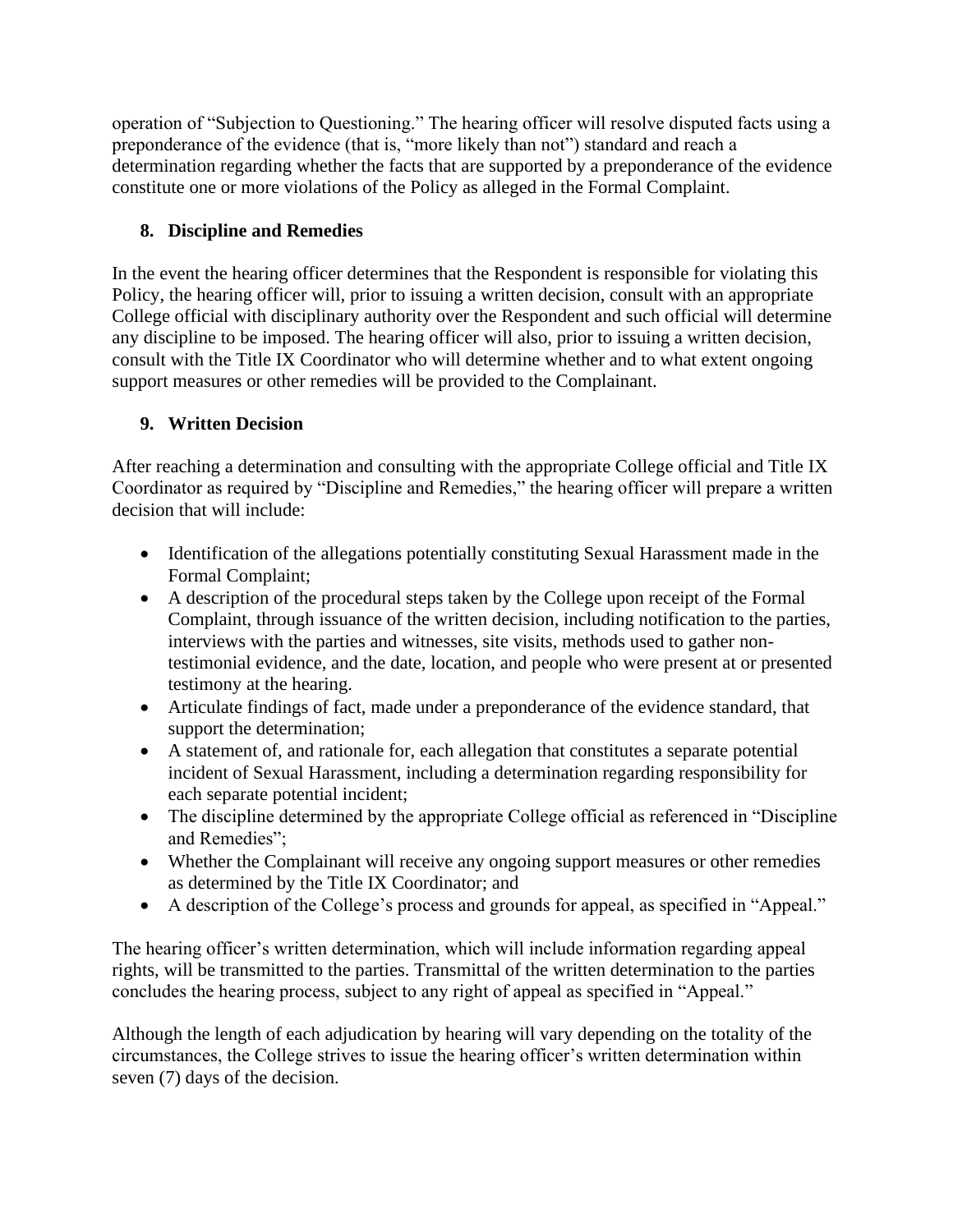#### **B. Administrative Adjudication (Optional)**

In lieu of the hearing process, the parties may consent to have a Formal Complaint resolved by administrative adjudication as a form of informal resolution. Administrative adjudication is voluntary and must be consented to in writing by both parties and approved by the Title IX Coordinator as specified in "Adjudication Process Selection." At any time prior to the issuance of the administrative officer's determination, a party has the right to withdraw from administrative adjudication and request a live hearing as specified in "Hearing Process."

If administrative adjudication is selected, the Title IX Coordinator will appoint an administrative officer. The Title IX Coordinator will see that the administrative adjudicator is provided a copy of the investigation report and a copy of all the evidence transmitted to the parties by the investigator as specified in "Access to Evidence."

The administrative officer will promptly send written notice to the parties notifying the parties of the administrative officer's appointment; setting a deadline for the parties to submit any written response to the investigation report; and setting a date and time for each party to meet with the administrative officer separately. The administrative officer's meetings with the parties will not be held any earlier than ten (10) days from the date of transmittal of the written notice specified in this paragraph.

A party's written response to the investigation report must include:

- To the extent the party disagrees with the investigation report, any argument or commentary regarding such disagreement;
- Any argument that a particular piece or class of evidence should be categorically excluded from consideration at the hearing based on privilege, relevancy, the prohibition on the use of sexual history specified in "Sexual History," or for any other reason;
- Argument regarding whether any of the allegations in the Formal Complaint are supported by a preponderance of the evidence;
- Argument regarding whether any of the allegations in the Formal Complaint constitute Sexual Harassment.

After reviewing the parties' written responses, the administrative officer will meet separately with each party to provide the party with an opportunity make any oral argument or commentary the party wishes to make and for the administrative officer to ask questions concerning the party's written response, the investigative report, and/or the evidence collected during the investigation.

After meeting with each party, the administrative officer will objectively revaluate all relevant evidence, including both inculpatory and exculpatory evidence and ensure that any credibility determinations made are not based on a person's status as a Complainant, Respondent, or witness. The administrative officer will take care to exclude from consideration any evidence that the administrative officer determines should be ruled inadmissible based on the objections and arguments raised by the parties in their respective written responses to the investigation report. The administrative officer will resolve disputed facts using a preponderance of the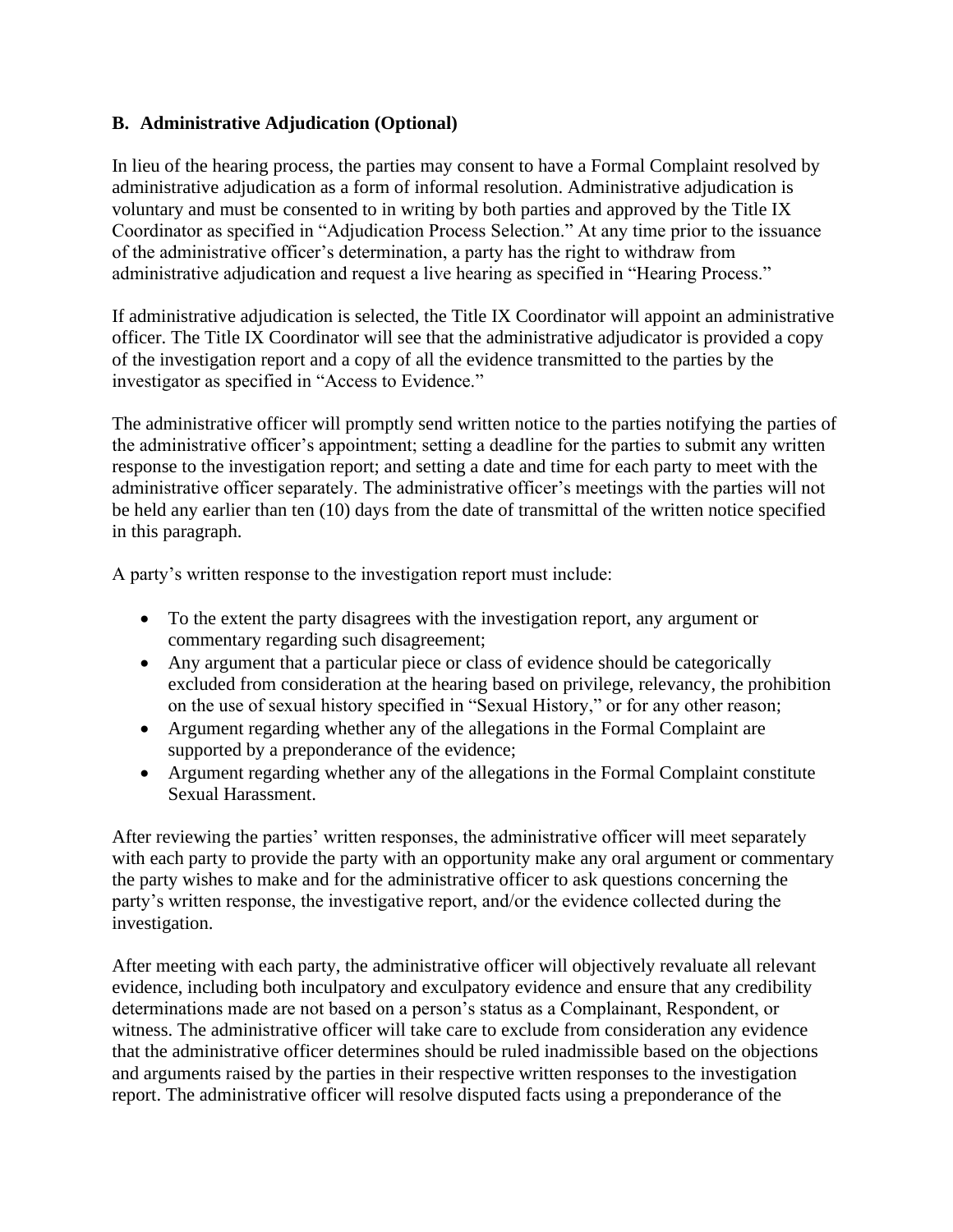evidence (that is, "more likely than not") standard and reach a determination regarding whether the facts that are supported by a preponderance of the evidence constitute one or more violations of the Policy as alleged in the Formal Complaint.

Thereafter, the administrative officer will consult with any College official and the Title IX Coordinator, in the manner specified in "Deliberation and Determination" and will prepare and transmit a written decision in the manner as specified in "Written Decision" which shall serve as a resolution for purposes of informal resolution.

Transmittal of the administrative officer's written determination concludes the administrative adjudication, subject to any right of appeal as specified in "Appeal."

Although the length of each administrative adjudication will vary depending on the totality of the circumstances, the College strives to issue the administrative officer's written determination within twenty-one (21) days of the transmittal of the initiating written notice specified in this Section ("Administrative Adjudication").

Other language in this Section notwithstanding, informal resolution will not be permitted if the Respondent is a non-student employee accused of committing Sexual Harassment against a student.

## **DISMISSAL DURING INVESTIGATION OR ADJUDICATION**

The College shall dismiss a Formal Complaint at any point during the investigation or adjudication process if the Title IX Coordinator determines that one or more of the following is true:

- The conduct alleged in the Formal Complaint would not constitute Sexual Harassment, even if proved; or
- The conduct alleged in the Formal Complaint falls outside the scope of the Policy specified in "Scope" (that is, because the alleged conduct did not occur in the College's Education Programs and Activities and/or the alleged conduct occurred outside the geographic boundaries of the United States).

The College may dismiss a Formal Complaint at any point during the investigation or adjudication process if the Title IX Coordinator determines that any one or more of the following is true:

- The Complainant provides the Title IX Coordinator written notice that the Complainant wishes to withdraw the Formal Complaint or any discrete allegations therein (in which case those discrete allegations may be dismissed);
- The Respondent is no longer enrolled or employed by the College, as the case may be; or
- Specific circumstances prevent the College from gathering evidence sufficient to reach a determination as to the Formal Complaint, or any discrete allegations therein (in which case those discrete allegations may be dismissed).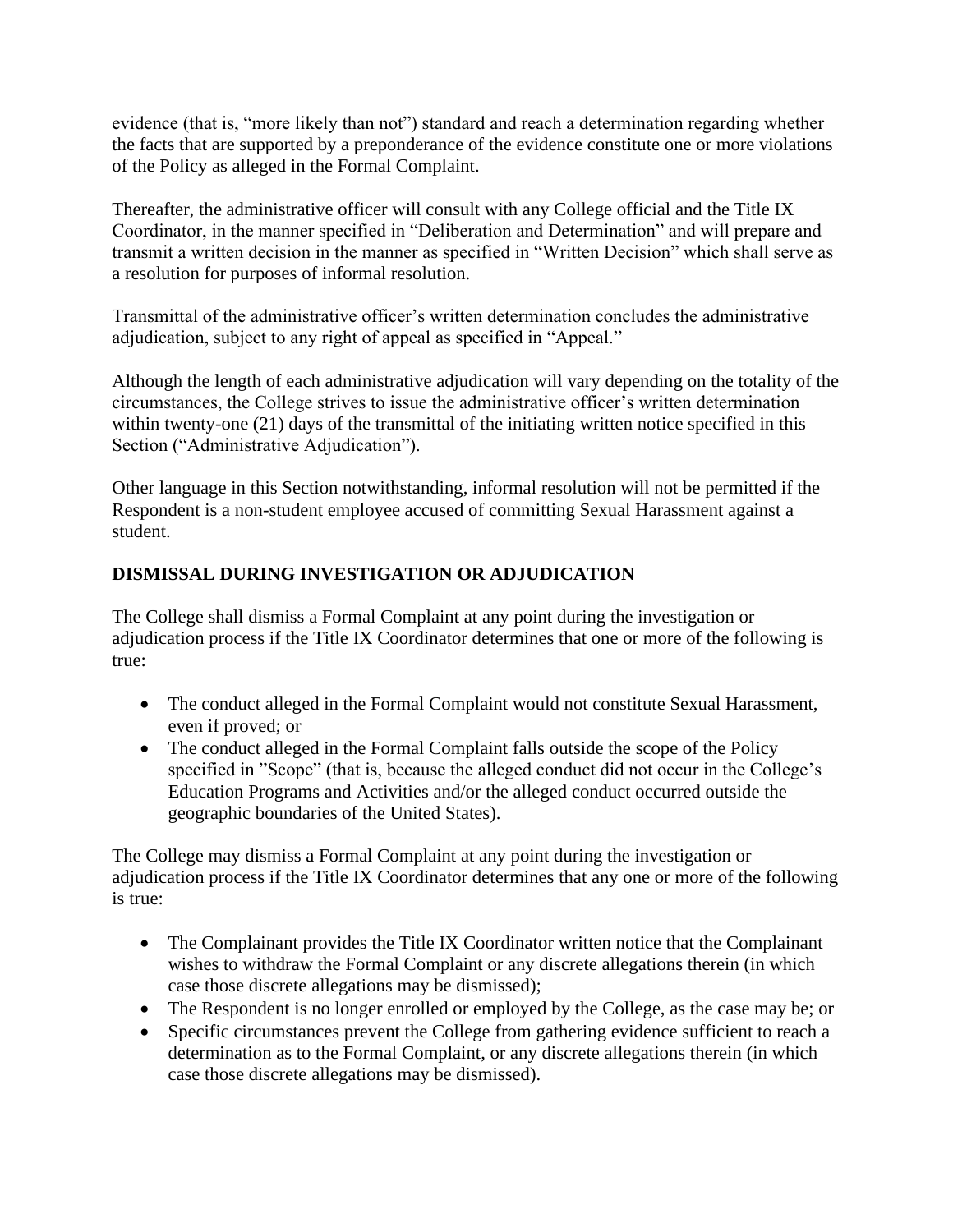In the event the Title IX Coordinator dismisses a Formal Complaint pursuant to this Section, the Title IX Coordinator will provide written notice of dismissal to the parties and advise them of their right to appeal as specified in "Appeal." The Title IX Coordinator may refer the subject matter of the Formal Complaint to other College offices, as appropriate. A dismissal pursuant to this Section is presumptively a final determination as it pertains to this Policy, unless otherwise specified in writing by the Title IX Coordinator in the written notice of dismissal.

## **APPEAL**

Either party may appeal the determination of an adjudication, or a dismissal of a Formal Complaint, on one or more of the following grounds:

- A procedural irregularity affected the outcome;
- There is new evidence that was not reasonably available at the time the determination or dismissal was made, that could have affected the outcome;
- The Title IX Coordinator, investigator, hearing officer, or administrative officer, as the case may be, had a conflict of interest or bias for or against complainants or respondents generally, or against the individual Complainant or Respondent, that affected the outcome.
- The sanction is disproportionate with the outcome.

No other grounds for appeal are permitted.

A party must file an appeal within seven (7) days of the date they receive notice of dismissal or determination appealed from or, if the other party appeals, within thee (3) days of the other party appealing, whichever is later. The appeal must be submitted in writing to the Dean of Nursing and Health Sciences, Teresa Wischmann, who serves as the appeal officer. The appeal must specifically identify the determination and/or dismissal appealed from, articulate which one or more of the three grounds for appeal are being asserted, explain in detail why the appealing party believes the appeal should be granted, and articulate what specific relief the appealing party seeks.

Promptly upon receipt of an appeal, the appeal officer will conduct an initial evaluation to confirm that the appeal is timely filed and that it invokes at least one of the permitted grounds for appeal. If the appeal officer determines that the appeal is not timely, or that it fails to invoke a permitted ground for appeal, the appeal officer will dismiss the appeal and provide written notice of the same to the parties.

If the appeal officer confirms that the appeal is timely and invokes at least one permitted ground for appeal, the appeal officer will provide written notice to the other party that an appeal has been filed and that the other party may submit a written opposition to the appeal within seven (7) days. The appeal officer shall also promptly obtain from the Title IX Coordinator any records from the investigation and adjudication necessary to resolve the grounds raised in the appeal.

Upon receipt of any opposition, or after the time period for submission of an opposition has passed without one being filed, the appeal officer will promptly decide the appeal and transmit a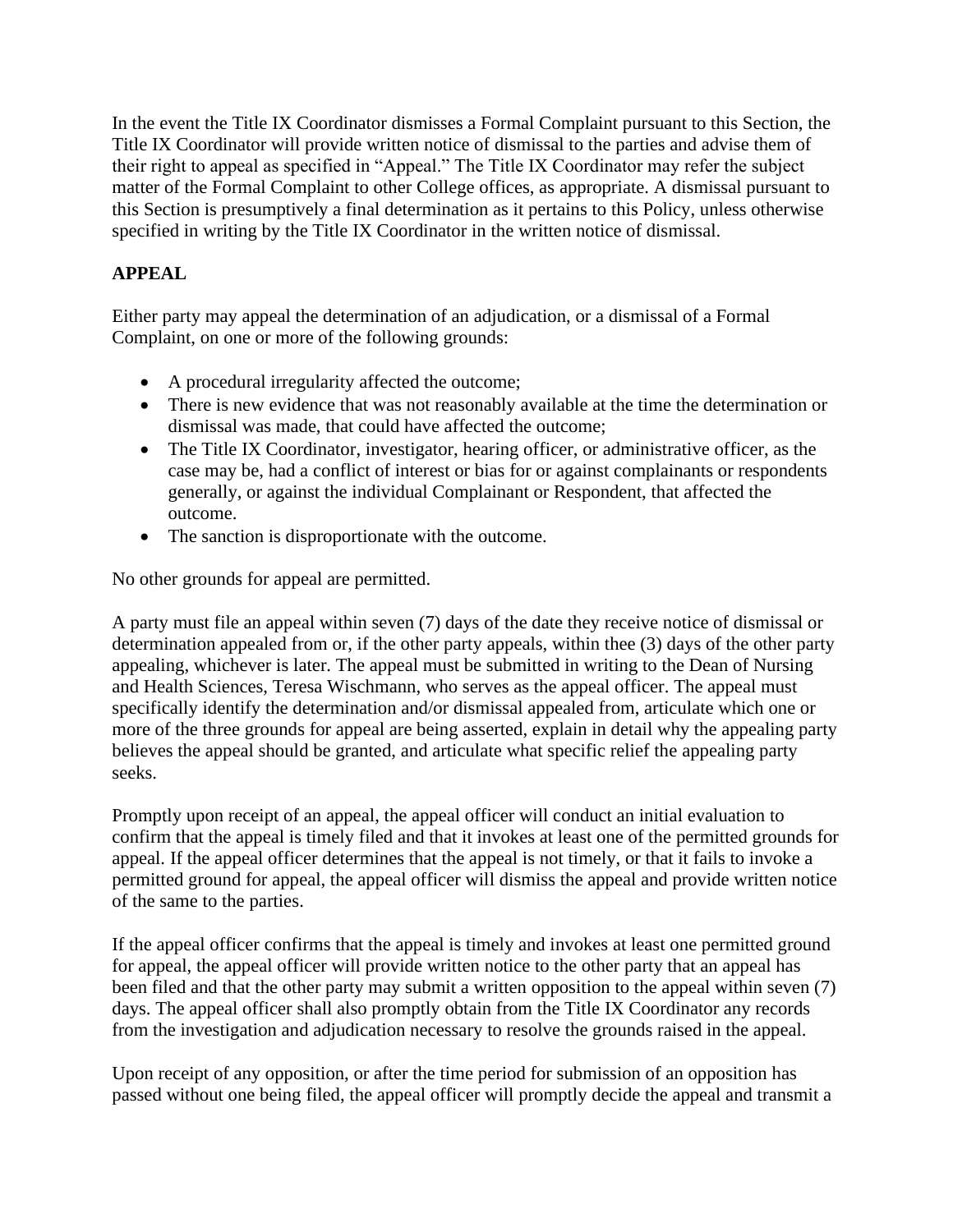written decision within seven (7) days to the parties that explains the outcome of the appeal and the rationale.

The determination of a Formal Complaint, including any discipline, becomes final when the time for appeal has passed with no party filing an appeal or, if any appeal is filed, at the point when the appeal officer has resolved all appeals, either by dismissal or by transmittal of a written decision.

No further review beyond the appeal is permitted.

Although the length of each appeal will vary depending on the totality of the circumstances, the College strives to issue the appeal officer's written decision within (21) days of an appeal being filed.

## **POTENTIAL OUTCOMES FOLLOWING A FINDING OF A POLICY VIOLATION**

#### **A. Sanctions**

When a final determination is made that an individual has violated this Policy, the appropriate sanctions are determined based on several factors, including the severity of the conduct and any prior policy violations. Sanctions and corrective actions can include, but are not limited to: verbal warning, written warning, disciplinary hold on academic and/or financial records, performance improvement/management process, required counseling, required training or education, campus access restrictions, no trespass order (with respect to campus locations), no contact directive (with respect to an individual), loss of privileges, loss of oversight, teaching or supervisory responsibility, probation, demotion, loss of pay increase, transfer (employment), revocation of offer (employment or admission), disciplinary suspension, suspension with pay, suspension without pay, expulsion, degree revocation, termination of employment, revocation of tenure, termination of contract (for contractors).

#### **B. Remedies**

After a final decision is made that an individual has violated this Policy, the College may also offer additional measures, and/or take other action, to eliminate any hostile environment caused by the Sexual Harassment, prevent the recurrence of any Sexual Harassment, and remedy the effects of the Sexual Harassment on the Complainant and the College community. Remedies that may be offered or provided to a Complainant may include the same individualized services described as Supportive Measures; however, remedies need not be non-disciplinary or nonpunitive and need not avoid burdening the Respondent.

#### **ADVISOR OF CHOICE**

From the point a Formal Complaint is made, and until an investigation, adjudication, and appeal are complete, the Complainant and Respondent will have the right to be accompanied by an advisor of their choice to all meetings, interviews, and hearings that are part of the investigation, adjudication, and appeal process. The advisor may be, but is not required to be, an attorney.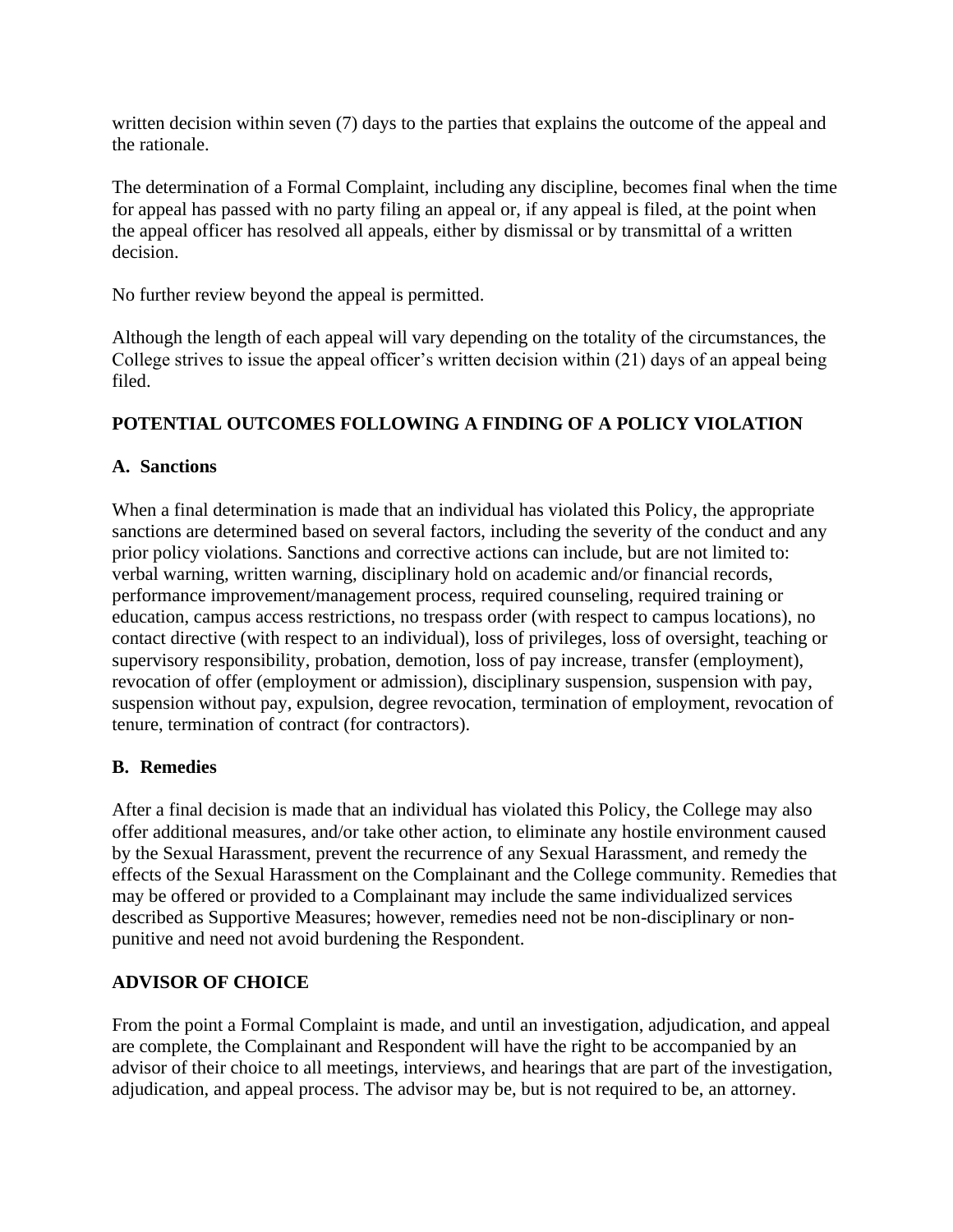Except for the questioning of witnesses during the hearing specified in "Hearing," the advisor will play a passive role and is not permitted to communicate on behalf of a party, insist that communication flow through the advisor, or communicate with the College about the matter without the party being included in the communication. In the event a party's advisor of choice engages in material violation of the parameters specified in this Section and "Hearing," the College may preclude the advisor from further participation, in which case the party may select a new advisor of their choice.

In the event a party is not able to secure an advisor to attend the hearing specified in "Hearing," and requests the College to provide an advisor, the College will provide the party an advisor, without fee or charge, who will conduct questioning on behalf of the party at the hearing. The College will have sole discretion to select the advisor it provides. The advisor the College provides may be, but is not required to be, an attorney.

The College is not required to provide a party with an advisor in any circumstance except where the party does not have an advisor present at the hearing specified in "Hearing," and requests that the College provide an advisor.

## **TREATMENT RECORDS AND OTHER PRIVILEGED INFORMATION**

During the investigation and adjudication processes, the investigator and adjudicator, as the case may be, are not permitted to access, consider, disclose, permit questioning concerning, or otherwise use:

- A party's records that are made or maintained by a physician, psychiatrist, psychologist, or other recognized professional or paraprofessional acting in the professional or paraprofessional's capacity, or assisting in that capacity, and which are made and maintained in connection with the provision of treatment to the party; or
- Information or records protected from disclosure by any other legally-recognized privilege, such as the attorney client privilege;
- unless the College has obtained the party's voluntary, written consent to do so for the purposes of the investigation and adjudication process.

Notwithstanding the foregoing, the investigator and/or adjudicator, as the case may be, may consider any such records or information otherwise covered by this Section if the party holding the privilege affirmatively discloses the records or information to support their allegation or defense, as the case may be.

#### **SEXUAL HISTORY**

During the investigation and adjudication processes, questioning regarding a Complainant's sexual predisposition or prior sexual behavior are not relevant, unless such questions and evidence about the Complainant's prior sexual behavior are offered to prove that someone other than the Respondent committed the conduct alleged, or if the questions and evidence concern specific incidents of the Complainant's prior sexual behavior with respect to the Respondent and are offered to prove consent. Notwithstanding the foregoing, a Complainant who affirmatively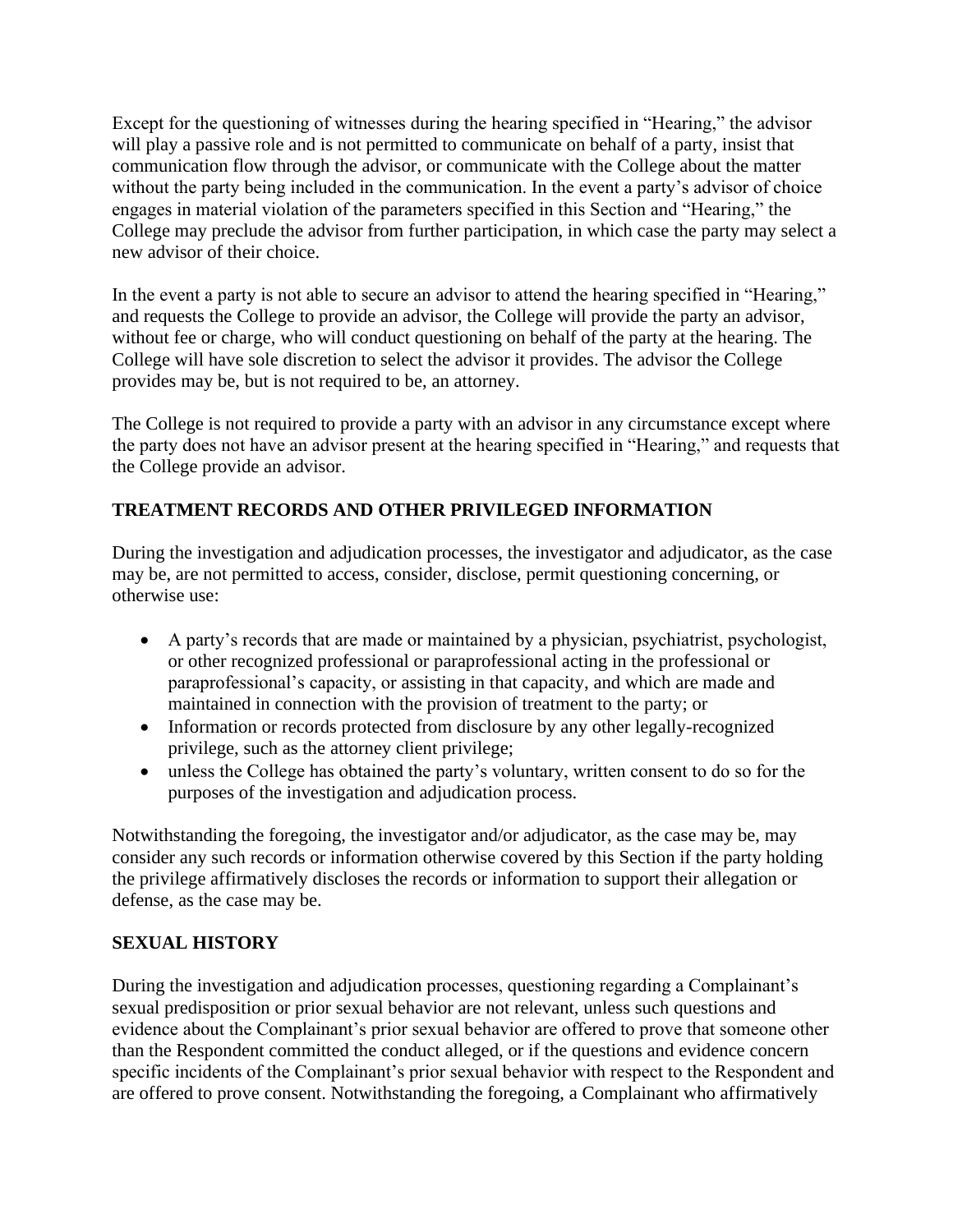uses information otherwise considered irrelevant by this Section for the purpose of supporting the Complainant's allegations, may be deemed to have waived the protections of this Section.

#### **INFORMAL RESOLUTION**

At any time after the parties are provided written notice of the Formal Complaint as specified in "Notice of Formal Complaint," and before the completion of any appeal specified in "Appeal," the parties may voluntarily consent, with the Title IX Coordinator's approval, to engage in mediation, facilitated resolution, or other form of dispute resolution the goal of which is to enter into a final resolution resolving the allegations raised in the Formal Complaint by agreement of the parties. Administrative Adjudication as specified in "Administrative Adjudication" is a form of informal resolution.

The specific manner of any informal resolution process will be determined by the parties and the Title IX Coordinator, in consultation together. Prior to commencing the informal resolution process agreed upon, the Title IX Coordinator will transmit a written notice to the parties that:

- Describes the parameters and requirements of the informal resolution process to be utilized;
- Identifies the individual responsible for facilitating the informal resolution (who may be the Title IX Coordinator, another College official, or a suitable third-party);
- Explains the effect of participating in informal resolution and/or reaching a final resolution will have on a party's ability to resume the investigation and adjudication of the allegations at issue in the Formal Complaint; and
- Explains any other consequence resulting from participation in the informal resolution process, including a description of records that will be generated, maintained, and/or shared.

After receiving the written notice specified in this paragraph, each party must voluntarily provide written consent to the Title IX Coordinator, before the informal resolution may commence.

During the pendency of the informal resolution process, the investigation and adjudication processes that would otherwise occur are stayed and all related deadlines are suspended.

If the parties reach a resolution through the informal resolution process, and the Title IX Coordinator agrees that the resolution is not clearly unreasonable, the Title IX Coordinator will reduce the terms of the agreed resolution to writing and present the resolution to the parties for their written signature. Once both parties and the Title IX Coordinator sign the resolution, the resolution is final, and the allegations addressed by the resolution are considered resolved and will not be subject to further investigation, adjudication, remediation, or discipline by the College, except as otherwise provided in the resolution itself, absent a showing that a party induced the resolution by fraud, misrepresentation, or other misconduct or where required to avoid a manifest injustice to either party or to the College. Notwithstanding the forgoing if the form of informal resolution is Administrative Adjudication as specified in "Administrative Adjudication," there shall not be an agreed resolution requiring the parties' signatures; instead, the determination issued by the administrative officer shall serve as the resolution and conclude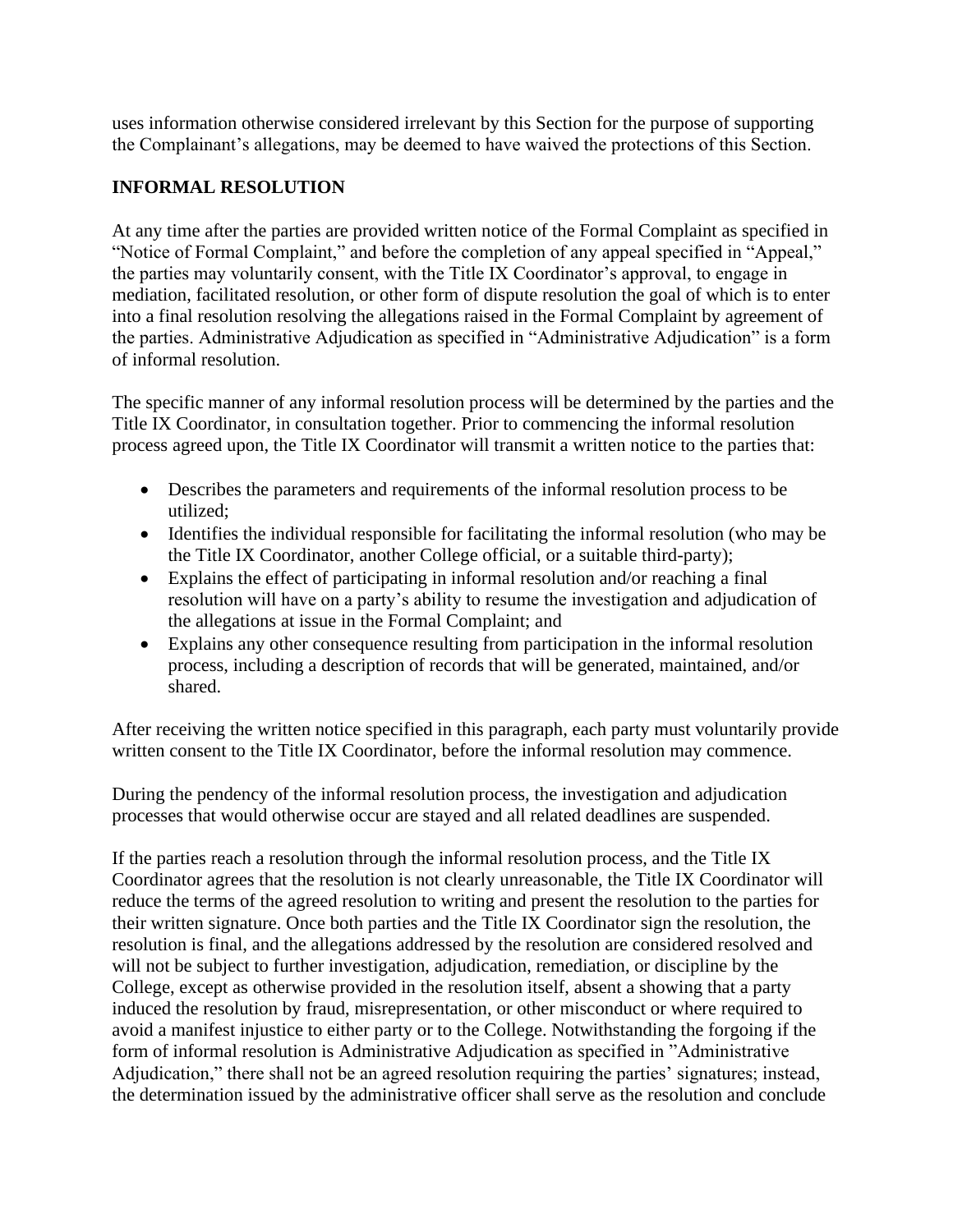the informal resolution process, subject only to any right of appeal. With the exception of a resolution resulting from the Administrative Adjudication process specified in "Administrative Adjudication," all other forms of informal resolution pursuant to this Section are not subject to appeal.

A party may withdraw their consent to participate in informal resolution at any time before a resolution has been finalized.

Absent extension by the Title IX Coordinator, any informal resolution process must be completed within twenty-one (21) days. If an informal resolution process does not result in a resolution within twenty-one (21) days, and absent an extension, abeyance, or other contrary ruling by the Title IX Coordinator, the informal resolution process will be deemed terminated, and the Formal Complaint will be resolved pursuant to the investigation and adjudication procedures. The Title IX Coordinator may adjust any time periods or deadlines in the investigation and/or adjudication process that were suspended due to the informal resolution.

Other language in this Section notwithstanding, informal resolution will not be permitted if the Respondent is a non-student employee accused of committing Sexual Harassment against a student.

## **PRESUMPTION OF NON-RESPONSIBILITY**

From the time a report or Formal Complaint is made, a Respondent is presumed not responsible for the alleged misconduct until a determination regarding responsibility is made final.

#### **RESOURCES**

Any individual affected by or accused of Sexual Harassment will have equal access to support and counseling services offered through the College. The College encourages any individual who has questions or concerns to seek support of College identified resources. The Title IX Coordinator is available to provide information about the College's Policy and procedure and to provide assistance. A list of existing counseling, health, mental health, victim advocacy, legal assistance, visa and immigration assistance, student financial aid, and other services and resources available is located at the following link: [https://www.trinitycollegeqc.edu/community](https://www.trinitycollegeqc.edu/community-resources.aspx)[resources.aspx](https://www.trinitycollegeqc.edu/community-resources.aspx)

#### **CONFLICTS OF INTEREST, BIAS, AND PROCEDURAL COMPLAINTS**

The Title IX Coordinator, investigator, hearing officer, administrative officer, appeals officer, and informal resolution facilitator will be free of any material conflicts of interest or material bias. Any party who believes one or more of these College officials has a material conflict of interest or material bias must raise the concern promptly so that the College may evaluate the concern and find a substitute, if appropriate. The parties will be notified of the identities of the decision maker and appeal reviewer for their proceeding before those individual(s) initiate contact with either party. The failure of a party to timely raise a concern of a conflict of interest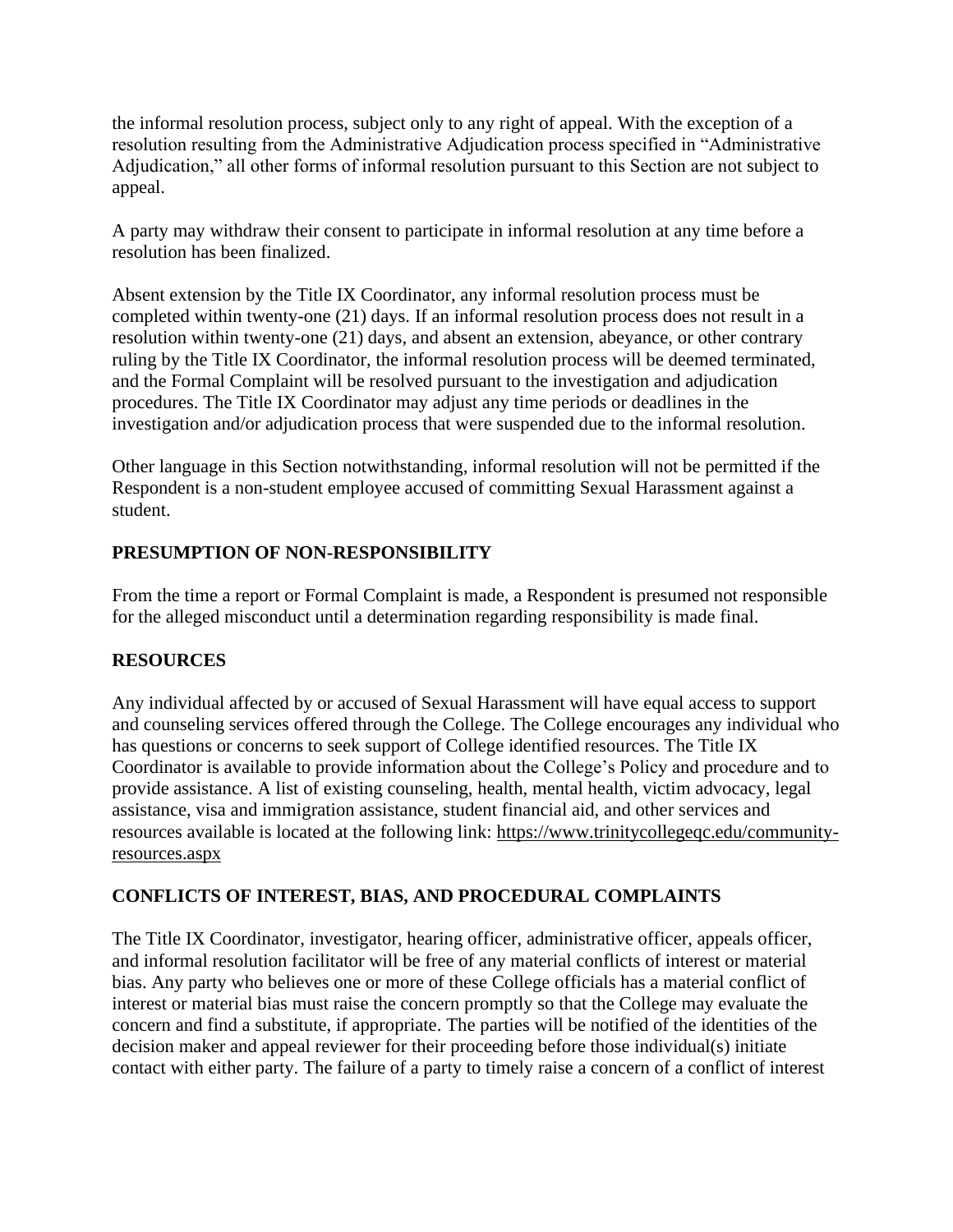or bias may result in a waiver of the issue for purposes of any appeal specified in "Appeal," or otherwise.

## **OBJECTIONS GENERALLY**

Parties are expected to raise any objections, concerns, or complaints about the investigation, adjudication, and appeals process in a prompt and timely manner so that the College may evaluate the matter and address it, if appropriate.

#### **ACADEMIC FREEDOM**

The College will construe and apply this Policy consistent with the principles of academic freedom specified in the Faculty Handbook. In no case will a Respondent be found to have committed Sexual Harassment based on expressive conduct that is protected by the principles of academic freedom specified in the Faculty Handbook.

#### **RECORDINGS**

Wherever this Policy specifies that an audio or video recording will be made, the recording will be made only by the College and is considered property of the College, subject to any right of access that a party may have under this Policy, FERPA, and other applicable federal, state, or local laws. Only the College is permitted to make audio or video recordings under this Policy. The surreptitious recording of any meeting, interview, hearing, or other interaction contemplated under this Policy is strictly prohibited. Any party who wishes to transcribe a hearing by use of a transcriptionist must seek pre-approval from the hearing officer.

#### **VENDORS, CONTRACTORS AND THIRD PARTIES**

The College does business with various vendors, contractors, and other third-parties who are not students or employees of the College. Notwithstanding any rights that a given vendor, contractor, or third-party Respondent may have under this Policy, the College retains its right to limit any vendor, contractor, or third-party's access to campus for any reason. And the College retains all rights it enjoys by contract or law to terminate its relationship with any vendor, contractor, or third-party irrespective of any process or outcome under this Policy.

#### **BAD FAITH COMPLAINTS AND FALSE INFORMATION**

It is a violation of this Policy for any person to submit a report or Formal Complaint that the person knows, at the time the report or Formal Complaint is submitted, to be false or frivolous. It is also a violation of this Policy for any person to knowingly make a materially false statement during the course of an investigation, adjudication, or appeal under this Policy. Violations of this Section are not subject to the investigation and adjudication processes in this Policy; instead, they will be addressed under the Code of Student Conduct in the case of students and other College policies and standards, as applicable, for other persons.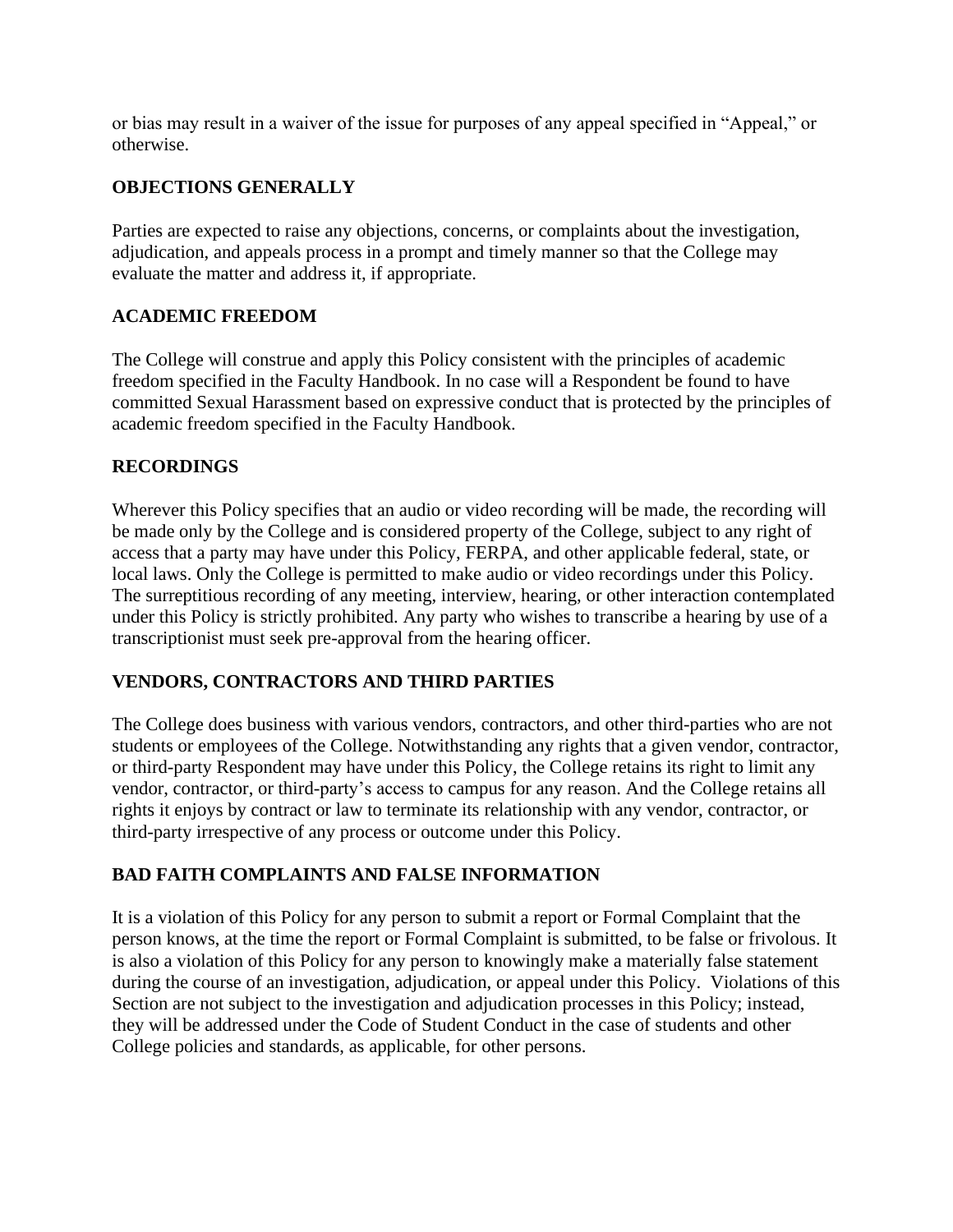#### **RETALIATION**

It is a violation of this Policy to engage in Retaliation. Reports and Formal Complaints of retaliation may be made in the manner specified in "Reporting Sexual Harassment," and "Formal Complaint." Any report or Formal Complaint of Retaliation will be processed under this Policy in the same manner as a report or Formal Complaint of Sexual Harassment, as the case may be. The College retains discretion to consolidate a Formal Complaint of Retaliation with a Formal Complaint of Sexual Harassment for investigation and/or adjudication purposes if the two Formal Complaints share a common nexus.

Individuals who engage in Retaliation may be subject to disciplinary action that may include, but is not limited to, the sanctions listed in this Policy ("Potential Outcomes Following a Finding of a Policy Violation"), up to and including dismissal or other separation from the College.

#### **CONFIDENTIALITY**

The College will keep confidential the identity of any individual who has made a report or Formal Complaint of Sexual Harassment or Retaliation including any Complainant, the identity of any individual who has been reported to be a perpetrator of Sexual Harassment or Retaliation including any Respondent, and the identity of any witness. The College will also maintain the confidentiality of its various records generated in response to reports and Formal Complaints, including, but not limited to, information concerning Supportive Measures, notices, investigation materials, adjudication records, and appeal records. Notwithstanding the foregoing, the College may reveal the identity of any person or the contents of any record if permitted by FERPA, if necessary to carry out the College's obligations under Title IX and its implementing regulations including the conduct of any investigation, adjudication, or appeal under this Policy or any subsequent judicial proceeding, or as otherwise required by law. Further, notwithstanding the College's general obligation to maintain confidentiality as specified herein, the parties to a report or Formal Complaint will be given access to investigation and adjudication materials in the circumstances specified in this Policy.

While the College will maintain confidentiality specified in this Section, the College will not limit the ability of the parties to discuss the allegations at issue in a particular case. Parties are advised, however, that the manner in which they communicate about, or discuss a particular case, may constitute Sexual Harassment or Retaliation in certain circumstances and be subject to discipline pursuant to the processes specified in this Policy.

Note that certain types of Sexual Harassment are considered crimes for which the College must disclose crime statistics in its Annual Security Report that is provided to the campus community and available to the public. These disclosures will be made without including personally identifying information.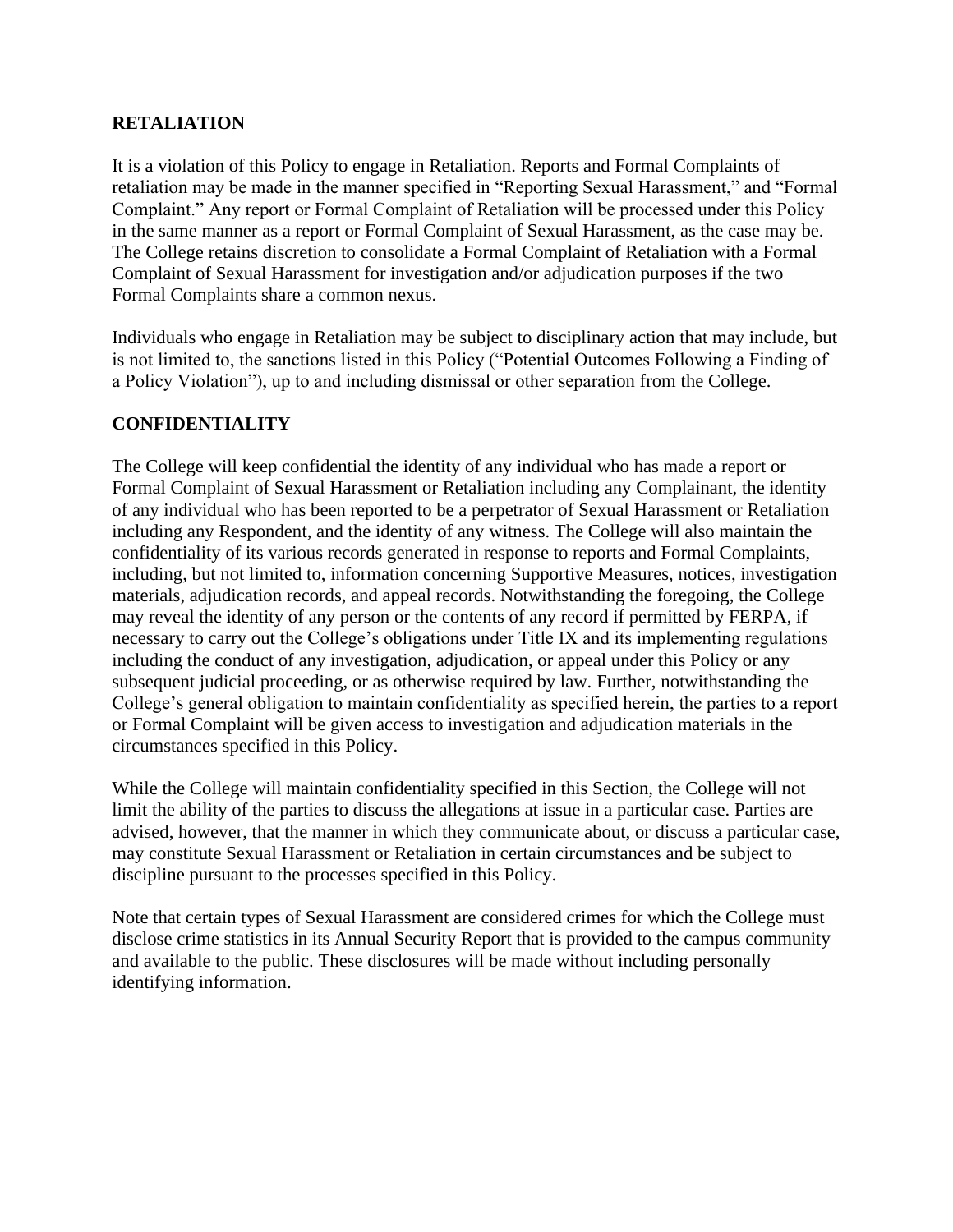## **OTHER VIOLATIONS OF THIS POLICY**

Alleged violations of this Policy, other than violations of the prohibitions on Sexual Harassment and Retaliation, will be subject to review under the Student Code of Conduct for students, the Faculty Handbook for faculty, or other College policies and standards for employees.

## **SIGNATURES AND FORM OF CONSENT**

For purposes of this Policy, either a physical signature or digital signature will be sufficient to satisfy any obligation that a document be signed. Where this policy provides that written consent must be provided, consent in either physical or electronic form, containing a physical or digital signature, as the case may be, will suffice.

## **DEADLINES, TIME, NOTICES, AND METHOD OF TRANSMITTAL**

Where this Policy specifies a period of days by which some act must be performed, the following method of calculation applies:

- Exclude the day of the event that triggers the period;
- Count every day, including intermediate Saturdays, Sundays, and legal holidays recognized by the federal government;
- Include the last day of the period until 5:00 p.m. central time, but if the last day is a Saturday, Sunday, or legal holiday recognized by the federal government, the period continues to run until 5:00 p.m. central time on the next day that is not a Saturday, Sunday, or legal holiday recognized by the federal government.

All deadlines and other time periods specified in this Policy are subject to modification by the College where, in the College's sole discretion, good cause exists. Good cause may include, but is not limited to, the unavailability of parties or witnesses; the complexities of a given case; extended holidays or closures; sickness of the investigator, adjudicator, or the parties; the need to consult with the College's legal counsel; unforeseen weather events; and the like.

Any party who wishes to seek an extension of any deadline or other time period may do so by filing a request with the investigator, hearing officer, administrative officer, appeal officer, or Title IX Coordinator, as the case may be, depending on the phase of the process. Such request must state the extension sought and explain what good cause exists for the requested extension. The College officer resolving the request for extension may, but is not required to, give the other party an opportunity to object. Whether to grant such a requested extension will be in the sole discretion of the College.

The parties will be provided written notice of the modification of any deadline or time period specified in this Policy, along with the reasons for the modification.

Where this Policy refers to notice being given to parties "simultaneously," notice will be deemed simultaneous if it is provided in relative proximity on the same day. It is not necessary that notice be provided at exactly the same hour and minute.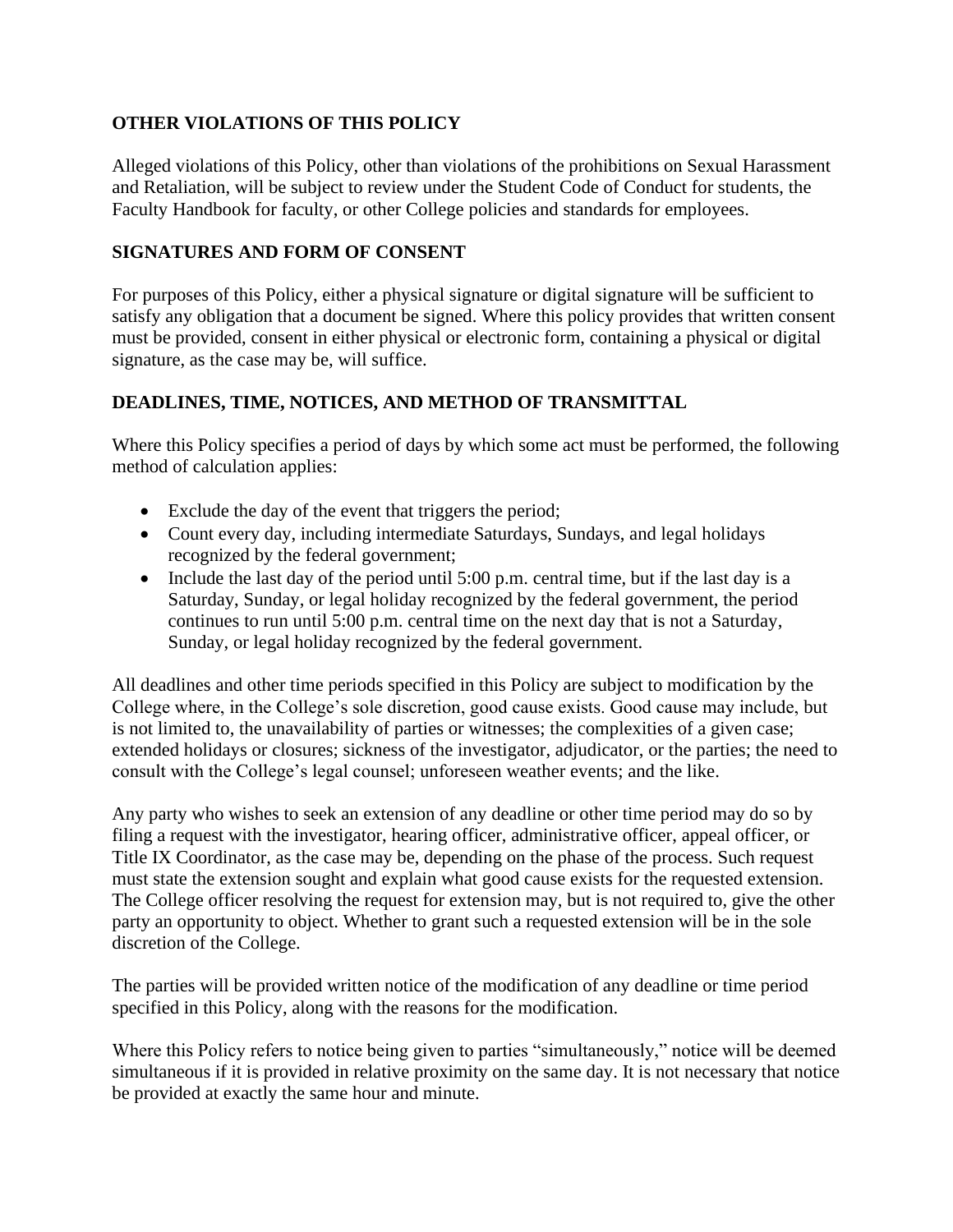Unless otherwise specified in this Policy, the default method of transmission for all notices, reports, responses, and other forms of communication specified in this Policy will be email using College email addresses.

A party is deemed to have received notice upon transmittal of an email to their College email address. In the event notice is provided by mail, a party will be deemed to have received notice three (3) days after the notice in question is postmarked.

Any notice inviting or requiring a party or witness to attend a meeting, interview, or hearing will be provided with sufficient time for the party to prepare for the meeting, interview, or hearing as the case may be, and will include relevant details such as the date, time, location, purpose, and participants. Unless a specific number of days is specified elsewhere in this Policy, the sufficient time to be provided will be determined in the sole discretion of the College, considering all the facts and circumstances, including, but not limited to, the nature of the meeting, interview, or hearing; the nature and complexity of the allegations at issue; the schedules of relevant College officials; approaching holidays or closures; and the number and length of extensions already granted.

## **OTHER FORMS OF DISCRIMINATION**

This Policy applies only to Sexual Harassment as defined herein. Complaints of other forms of sex discrimination are governed by the College's Non-Discrimination Policy.

## **EDUCATION**

Because the College recognizes that the prevention of Sexual Harassment, including Sexual Assault, Domestic Violence, Dating Violence, and Stalking, is important, it offers educational programming to a variety of groups such as: campus personnel; incoming students and new employees participating in orientation; and members of student organizations. Among other elements, such training will cover relevant definitions, procedures, and sanctions; will provide safe and positive options for bystander intervention; and will provide risk reduction information, including recognizing warning signs of abusive behavior and how to avoid potential attacks. The College's educational programming will comply with the Illinois Preventing Sexual Violence in Higher Education Act and any other applicable federal or state law. To learn more about education resources, please contact the Title IX Coordinator.

#### **OUTSIDE APPOINTMENTS, DUAL APPOINTMENTS, AND DELEGATIONS**

The College retains discretion to retain and appoint suitably qualified persons who are not College employees to fulfill any function of the College under this Policy, including, but not limited to, the investigator, hearing officer, administrative officer, informal resolution officer, and/or appeals officer.

The College also retains discretion to appoint two or more persons to jointly fulfill the role of investigator, hearing officer, administrative officer, informal resolution officer, and/or appeals officer.